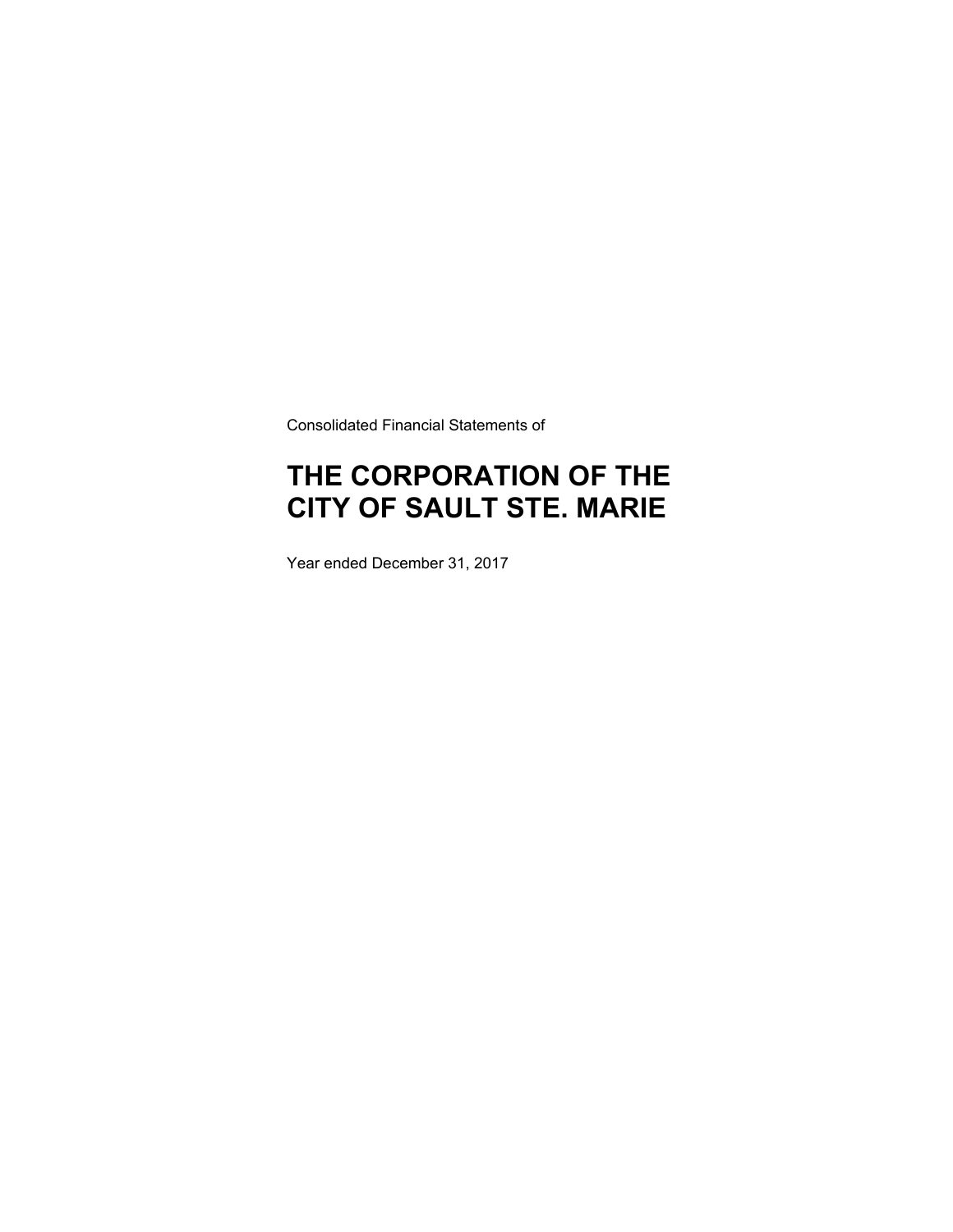Consolidated Financial Statements

Year ended December 31, 2017

| Management's Responsibility for the Consolidated Financial Statements 1 |  |
|-------------------------------------------------------------------------|--|
|                                                                         |  |
|                                                                         |  |
|                                                                         |  |
|                                                                         |  |
|                                                                         |  |
|                                                                         |  |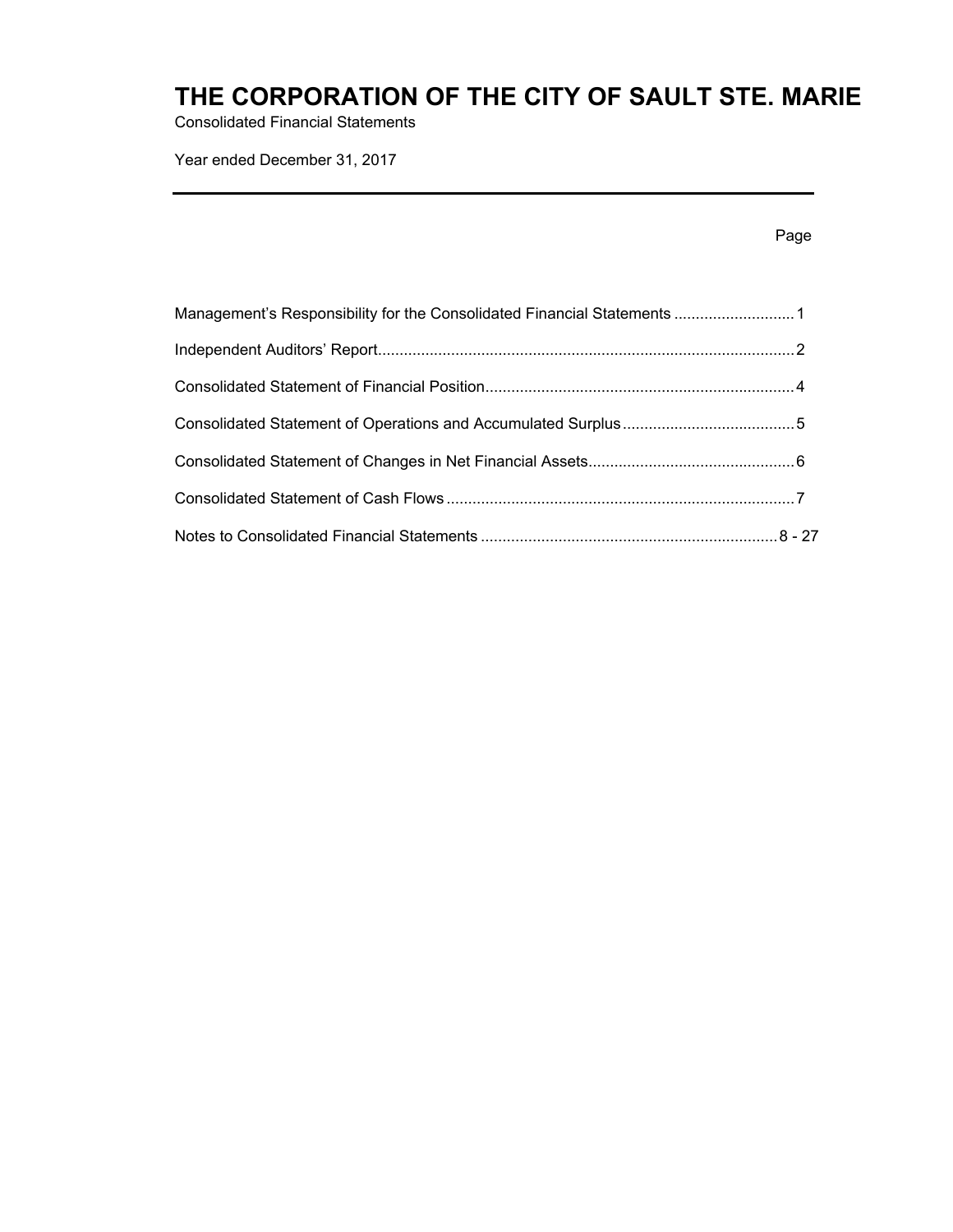

### Management's Responsibility for the Consolidated Financial Statements

The accompanying consolidated financial statements of The Corporation of The City of Sault Ste. Marie (the "City") are the responsibility of the City's management and have been prepared in compliance with legislation, and in accordance with Canadian public sector accounting standards. A summary of the significant accounting policies are described in Note 1 to the consolidated financial statements. The preparation of the consolidated financial statements necessarily involves the use of estimates based on management's judgment, particularly when transactions affecting the current accounting period cannot be finalized with certainty until future periods.

The City's management maintains a system of internal controls designed to provide reasonable assurance that assets are safeguarded, transactions are properly authorized and recorded in compliance with legislative and regulatory requirements, and reliable financial information is available on a timely basis for preparation of the consolidated financial statements. These systems are monitored and evaluated by management.

The finance committee meets with management and the external auditors to review the consolidated financial statements and discuss any significant financial reporting or internal control matters prior to their approval of the consolidated financial statements.

The consolidated financial statements have been audited by KPMG LLP, independent external auditors appointed by the City. The accompanying Independent Auditors' Report outlines their responsibilities, the scope of their examination and their opinion on the City's consolidated financial statements.

**Chief Administrative Officer** 

Chief Financial Officer / City Treasurer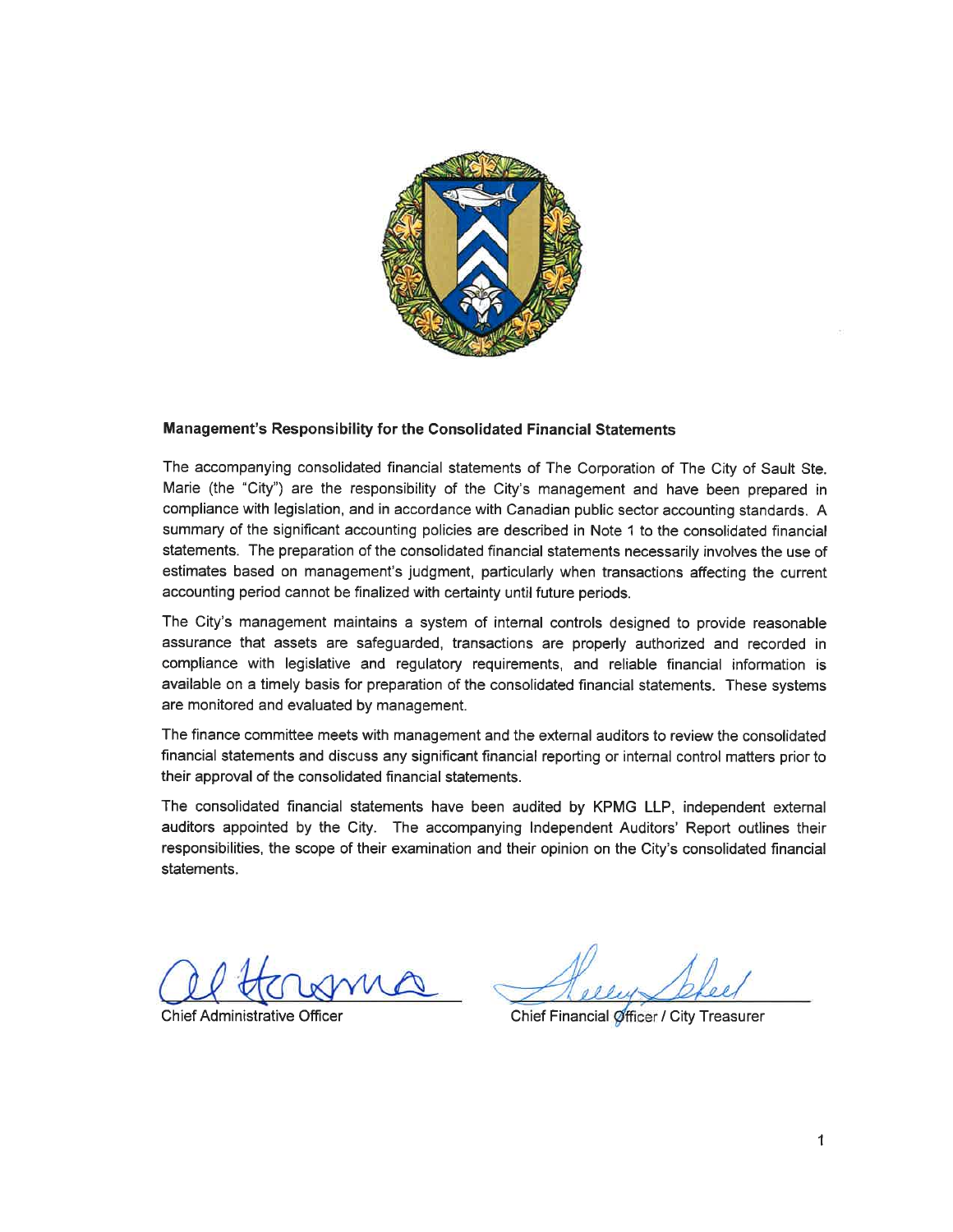

 KPMG LLP 111 Elgin Street, Suite 200 Sault Ste. Marie ON P6A 6L6 Canada Telephone (705) 949-5811 Fax (705) 949-0911

### **INDEPENDENT AUDITORS' REPORT**

To the Members of Council, Inhabitants and Ratepayers of The Corporation of The City of Sault Ste. Marie.

We have audited the accompanying consolidated financial statements of The Corporation of The City of Sault Ste. Marie (the "City"), which comprise the consolidated statement of financial position as at December 31, 2017, the consolidated statements of operations and accumulated surplus, changes in net financial assets and cash flows for the year then ended, and notes, comprising a summary of significant accounting policies and other explanatory information.

### *Management's Responsibility for the Consolidated Financial Statements*

Management is responsible for the preparation and fair presentation of these consolidated financial statements in accordance with Canadian public sector accounting standards, and for such internal control as management determines is necessary to enable the preparation of consolidated financial statements that are free from material misstatement, whether due to fraud or error.

### *Auditors' Responsibility*

Our responsibility is to express an opinion on these consolidated financial statements based on our audit. We conducted our audit in accordance with Canadian generally accepted auditing standards. Those standards require that we comply with ethical requirements and plan and perform the audit to obtain reasonable assurance about whether the consolidated financial statements are free from material misstatement.

An audit involves performing procedures to obtain audit evidence about the amounts and disclosures in the consolidated financial statements. The procedures selected depend on our judgment, including the assessment of the risks of material misstatement of the consolidated financial statements, whether due to fraud or error. In making those risk assessments, we consider internal control relevant to the entity's preparation and fair presentation of the consolidated financial statements in order to design audit procedures that are appropriate in the circumstances, but not for the purpose of expressing an opinion on the effectiveness of the entity's internal control.An audit also includes evaluating the appropriateness of accounting policies used and the reasonableness of accounting estimates made by management, as well as evaluating the overall presentation of the consolidated financial statements.

We believe that the audit evidence we have obtained is sufficient and appropriate to provide a basis for our audit opinion.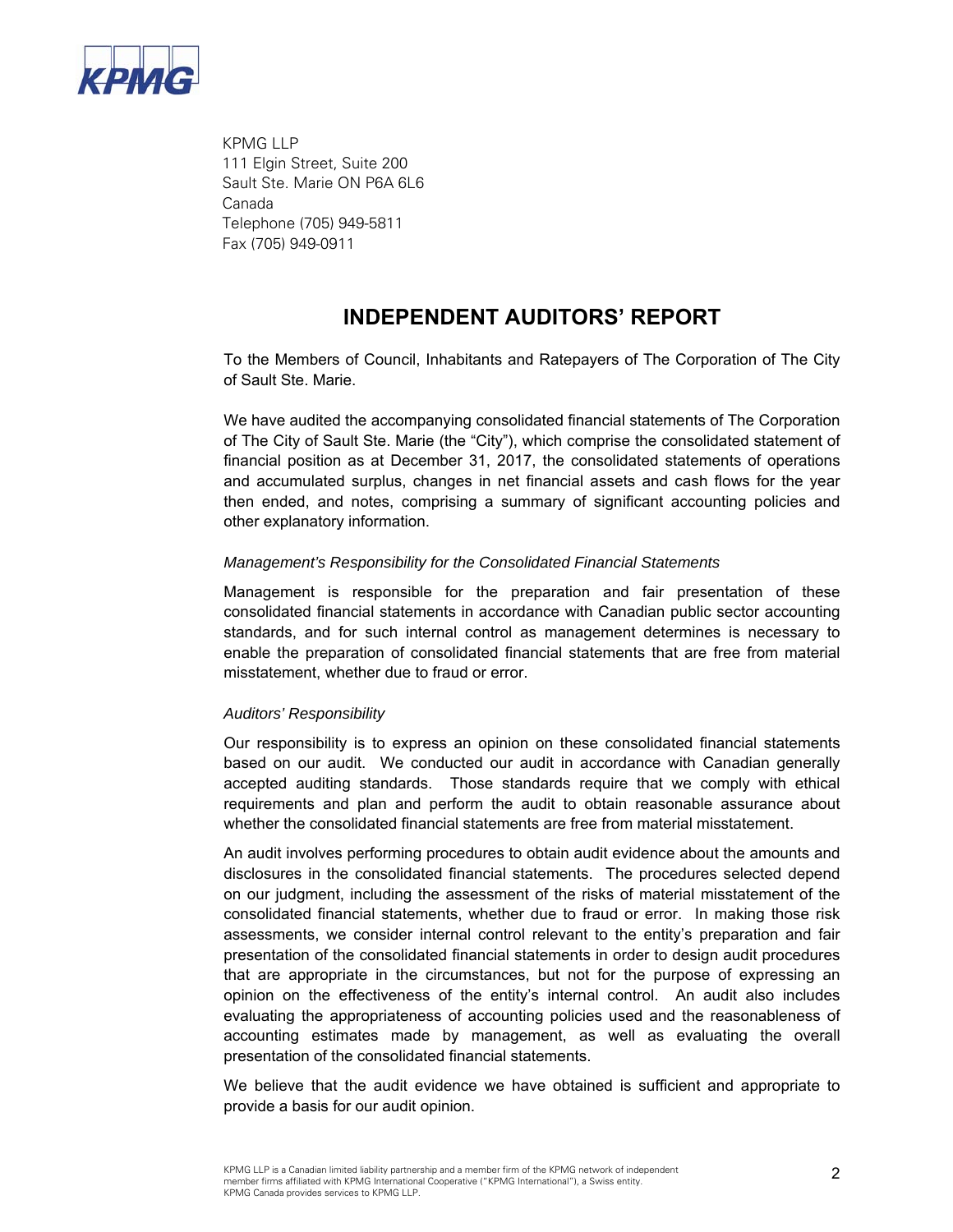

Page 2

### *Opinion*

In our opinion, the consolidated financial statements present fairly, in all material respects, the consolidated financial position of the City as at December 31, 2017, and its consolidated results of operations and its consolidated cash flows for the year then ended in accordance with Canadian public sector accounting standards**.** 

 $KPMG$  14P

Chartered Professional Accountants, Licensed Public Accountants

Sault Ste. Marie, Canada June 11, 2018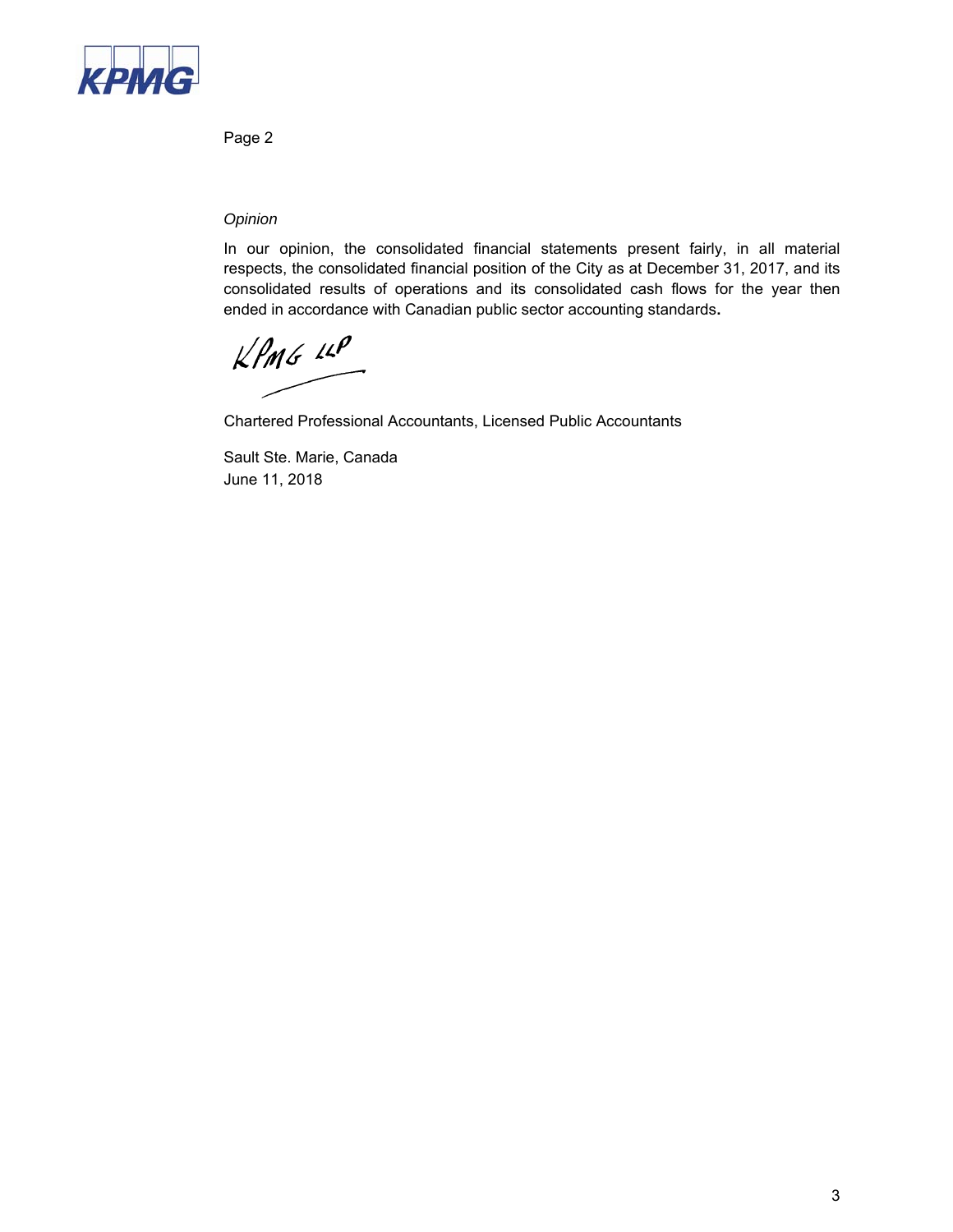Consolidated Statement of Financial Position

December 31, 2017, with comparative information for 2016

|                                                                                              | 2017              | 2016              |
|----------------------------------------------------------------------------------------------|-------------------|-------------------|
|                                                                                              |                   |                   |
| <b>Financial assets</b>                                                                      |                   |                   |
| Cash and cash equivalents                                                                    | \$<br>59,247,123  | \$<br>52,398,532  |
| Taxes receivable                                                                             | 25,512,939        | 19,040,809        |
| Accounts receivable                                                                          | 14,838,449        | 15,272,158        |
| Other current assets                                                                         | 98,868            | 178,048           |
| Investment in government business enterprises (note 6)                                       | 72,271,951        | 69,156,118        |
|                                                                                              | 171,969,330       | 156,045,665       |
| <b>Financial liabilities</b>                                                                 |                   |                   |
| Accounts payable and accrued liabilities                                                     | 22,202,705        | 27,697,375        |
| Future employee benefit obligations (note 12)                                                | 36,747,326        | 36,962,251        |
| Deferred revenue (note 3)                                                                    | 2,039,483         | 827,137           |
| Landfill closure and post closure liability (note 13)<br>Net long-term liabilities (note 4): | 23,723,226        | 22,125,572        |
| The Corporation of the City of Sault Ste. Marie<br>Net long-term liabilities (note 5):       | 6,307,250         | 7,711,972         |
| Public Utilities Commission of the City of Sault Ste. Marie                                  | 6,652,782         | 7,365,679         |
|                                                                                              | 97,672,772        | 102,689,986       |
| Net financial assets                                                                         | 74,296,558        | 53,355,679        |
| Non-financial assets:                                                                        |                   |                   |
| Tangible capital assets (note 14)                                                            | 458,258,381       | 457,899,510       |
| Prepaid expenses                                                                             | 298,952           | 362,004           |
| Inventories                                                                                  | 2,383,042         | 2,343,970         |
|                                                                                              | 460,940,375       | 460,605,484       |
| Contingent liabilities (note 11)                                                             |                   |                   |
| Accumulated surplus (note 15)                                                                | \$<br>535,236,933 | \$<br>513,961,163 |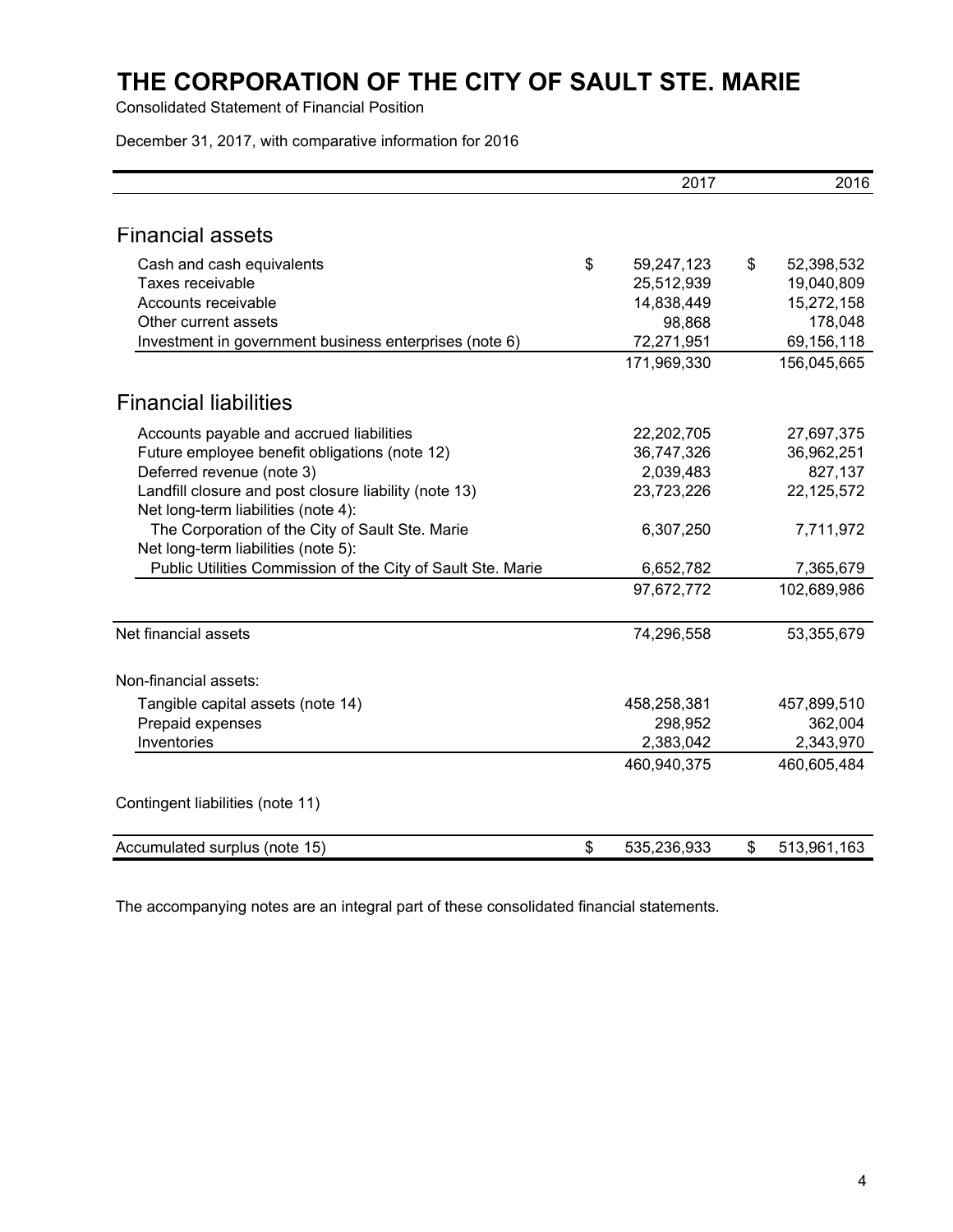Consolidated Statement of Operations and Accumulated Surplus

Year ended December 31, 2017, with comparative information for 2016

|                                             | <b>Budget</b>     |    | 2017        |    |               |
|---------------------------------------------|-------------------|----|-------------|----|---------------|
|                                             | (note 7)          |    |             |    |               |
| Revenue:                                    |                   |    |             |    |               |
| Property taxation                           | \$<br>111,333,602 | \$ | 112,328,695 | \$ | 107,045,942   |
| Taxation from other governments             | 4,371,195         |    | 4,541,861   |    | 4,372,432     |
| Fees and user charges                       | 54,505,826        |    | 50,713,920  |    | 56,461,495    |
| Government grants (note 16)                 | 35,438,490        |    | 31,755,578  |    | 30,205,612    |
| Interest income                             | 5,675,000         |    | 6,683,038   |    | 5,824,166     |
| Developer contributions                     |                   |    | 3,912,138   |    | 1,776,729     |
| Other                                       | 687,875           |    | 3,913,672   |    | 2,558,864     |
| Net income (loss) of government             |                   |    |             |    |               |
| business enterprise (note 6)                |                   |    | 3,115,833   |    | (113, 515)    |
| Total revenue                               | 212,011,988       |    | 216,964,735 |    | 208, 131, 725 |
| Expenses:                                   |                   |    |             |    |               |
| General government                          | 14,997,188        |    | 17,236,317  |    | 17,635,089    |
| <b>Protection services</b>                  | 42,104,236        |    | 43,686,947  |    | 42,196,438    |
| <b>Transportation services</b>              | 34,049,503        |    | 37,760,899  |    | 42,189,118    |
| <b>Environmental services</b>               | 26,736,253        |    | 26,715,714  |    | 26,722,771    |
| <b>Health services</b>                      | 10,044,938        |    | 10,107,478  |    | 9,719,895     |
| Social and family services                  | 19,949,032        |    | 20,114,167  |    | 25,911,903    |
| Planning and development                    | 3,050,614         |    | 3,719,033   |    | 4,046,041     |
| Recreation and cultural services            | 15,754,931        |    | 16,627,618  |    | 17,175,595    |
| Amortization of tangible capital assets     | 19,421,617        |    | 19,474,260  |    | 19,128,999    |
| Loss on disposal of tangible capital assets |                   |    | 246,532     |    | 50,129        |
| Total expenses                              | 186,108,312       |    | 195,688,965 |    | 204,775,978   |
| Annual surplus                              | 25,903,676        |    | 21,275,770  |    | 3,355,747     |
| Accumulated surplus, beginning of year      | 513,961,163       |    | 513,961,163 |    | 510,605,416   |
| Accumulated surplus, end of year            | \$<br>539,864,839 | \$ | 535,236,933 | \$ | 513,961,163   |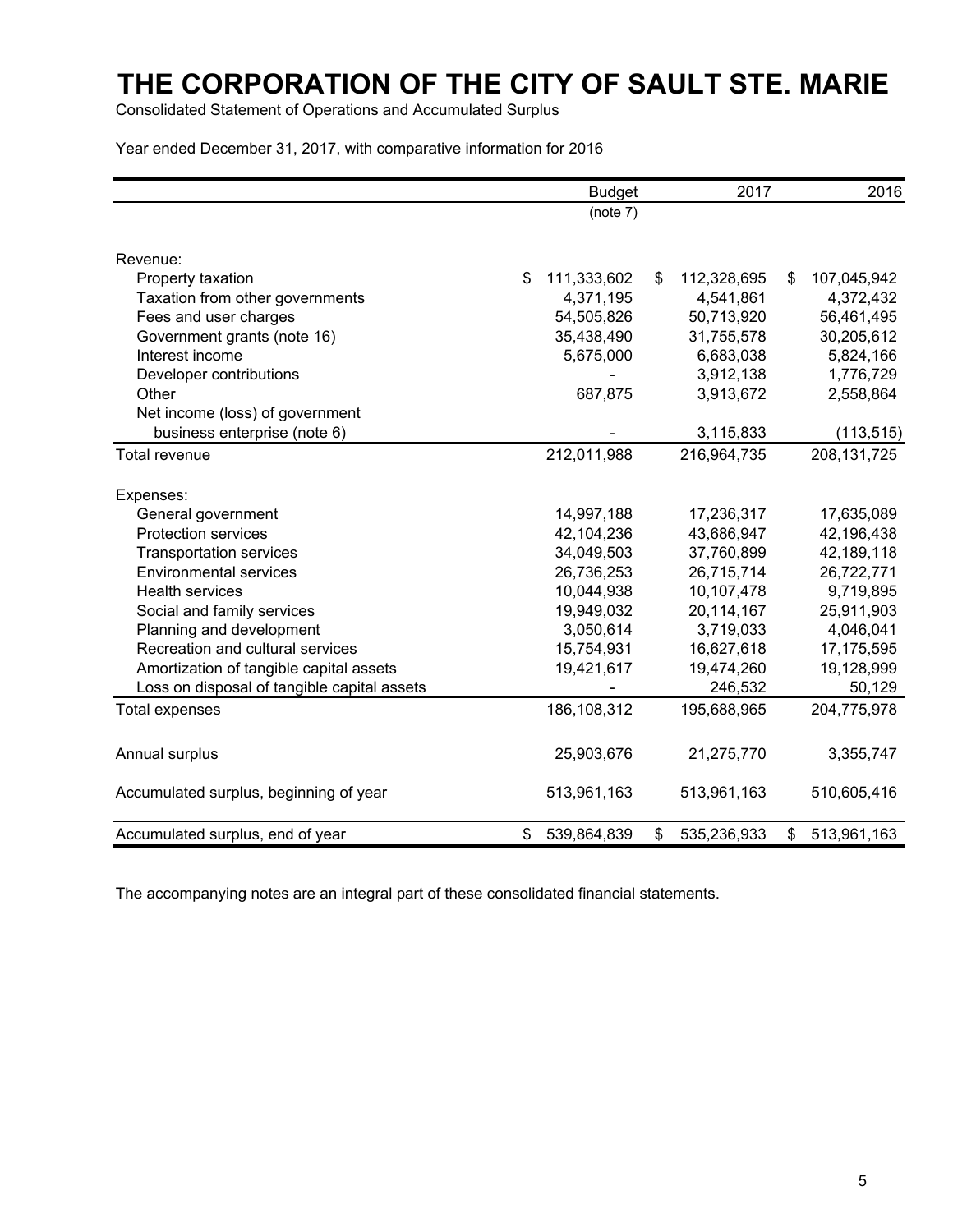Consolidated Statement of Changes in Net Financial Assets

Year ended December 31, 2017, with comparative information for 2016

|                                             | <b>Budget</b>    | 2017             | 2016             |
|---------------------------------------------|------------------|------------------|------------------|
|                                             | (note 7)         |                  |                  |
| Annual surplus                              | 25,903,676<br>\$ | 21,275,770<br>\$ | 3,355,747<br>\$  |
| Acquisition of tangible capital assets      | (46,452,897)     | (20, 254, 354)   | (29,993,167)     |
| Amortization of tangible capital assets     | 19,421,617       | 19,474,260       | 19,128,999       |
| Gain on sale of tangible capital assets     |                  | 246,532          | 50,129           |
| Proceeds on sale of tangible capital assets |                  | 174,691          | 816,393          |
|                                             | (1, 127, 604)    | 20,916,899       | (6,641,899)      |
| Change in prepaid expenses                  |                  | 63,052           | 22,390           |
| Change in inventories                       |                  | (39,072)         | 357,469          |
| Change in net financial assets              | (1, 127, 604)    | 20,940,879       | (6,262,040)      |
| Net financial assets, beginning of year     | 53,355,679       | 53,355,679       | 59,617,719       |
| Net financial assets, end of year           | 52,228,075<br>\$ | \$<br>74,296,558 | \$<br>53,355,679 |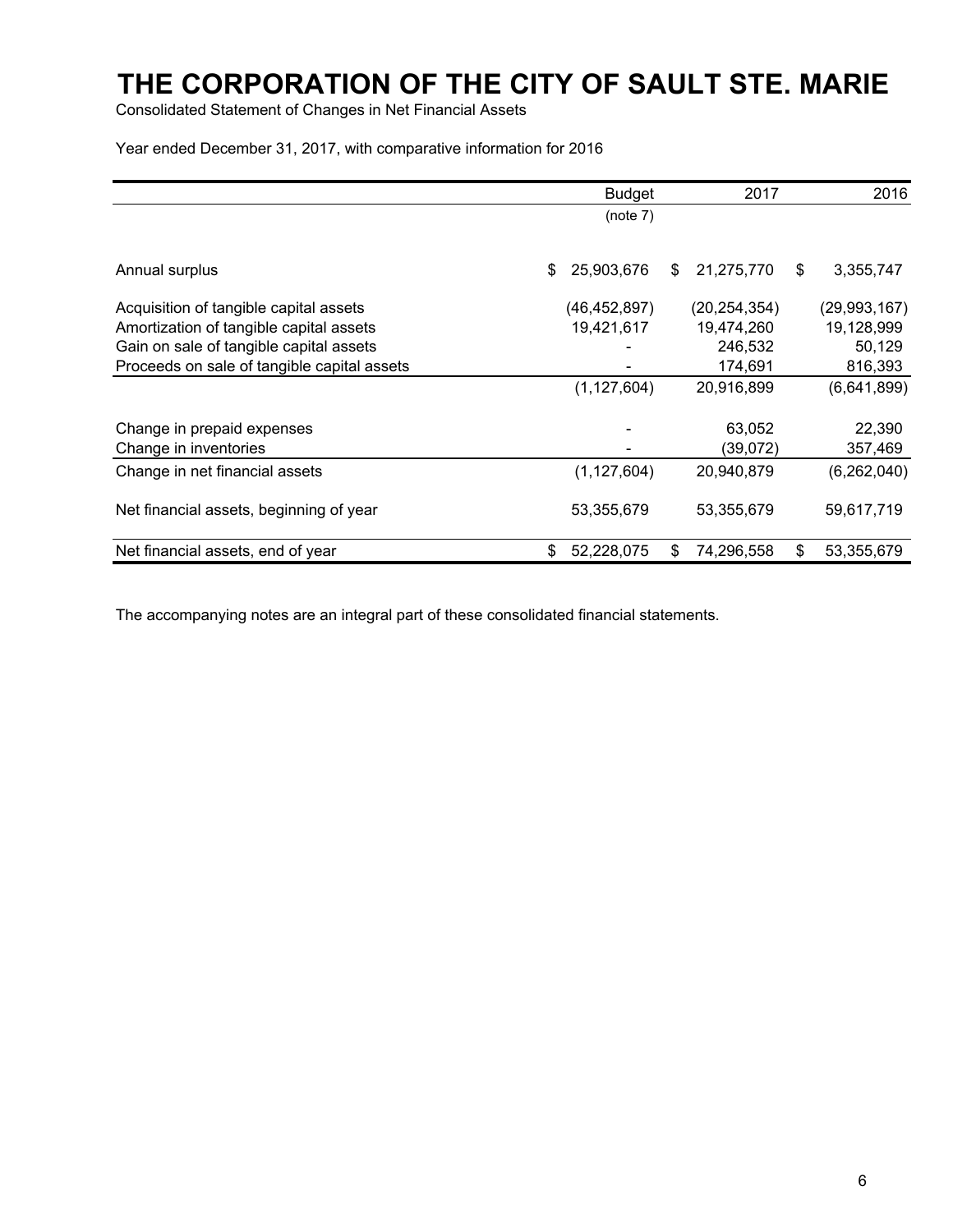Consolidated Statement of Cash Flows

Year ended December 31, 2017, with comparative information for 2016

|                                                       | 2017             | 2016             |
|-------------------------------------------------------|------------------|------------------|
|                                                       |                  |                  |
| Cash provided by (used in):                           |                  |                  |
| Operating activities:                                 |                  |                  |
| Annual surplus                                        | \$<br>21,275,770 | \$<br>3,355,747  |
| Items not involving cash:                             |                  |                  |
| Amortization of tangible capital assets               | 19,474,260       | 19,128,999       |
| Loss on sale of tangible capital assets               | 246,532          | 50,129           |
| Developer contributions                               | (3,912,138)      | (1,776,729)      |
| Change in future employee benefit obligations         | (214, 925)       | (1,802,639)      |
| Change in landfill closure and post-closure liability | 1,597,654        | 967,149          |
| Net (income) loss of government                       |                  |                  |
| business enterprise (note 6)                          | (3, 115, 833)    | 113,515          |
|                                                       | 35,351,320       | 20,036,171       |
| Change in non-cash assets and liabilities:            |                  |                  |
| Taxes receivable                                      | (6,472,130)      | (5,462,110)      |
| Accounts receivable                                   | 433,709          | (247, 337)       |
| Other current assets                                  | 79,180           | 40,740           |
| Prepaid expenses                                      | 63,052           | 22,390           |
| Inventories                                           | (39,072)         | 357,469          |
| Accounts payable and accrued liabilities              | (4,781,772)      | 91,286           |
| Deferred revenue                                      | 1,212,346        | (658, 917)       |
|                                                       | 25,846,633       | 14,179,692       |
| Capital activities:                                   |                  |                  |
| Proceeds on sale of tangible capital assets           | 174,691          | 816,393          |
| Cash used to acquire tangible capital assets          | (16, 342, 216)   | (28, 216, 443)   |
|                                                       | (16, 167, 525)   | (27, 400, 050)   |
| Investing activities:                                 |                  |                  |
| Dividends received from PUC Inc.                      |                  | 1,220,160        |
| Financing activities:                                 |                  |                  |
| Proceeds from long-term liabilities                   |                  | 8,000,000        |
| Repayment of long-term liabilities                    | (2,830,517)      | (1,916,357)      |
|                                                       | (2,830,517)      | 6,083,643        |
| Net change in cash                                    | 6,848,591        | (5,916,555)      |
| Cash and cash equivalents, beginning of year          | 52,398,532       | 58,315,087       |
| Cash and cash equivalents, end of year                | \$<br>59,247,123 | \$<br>52,398,532 |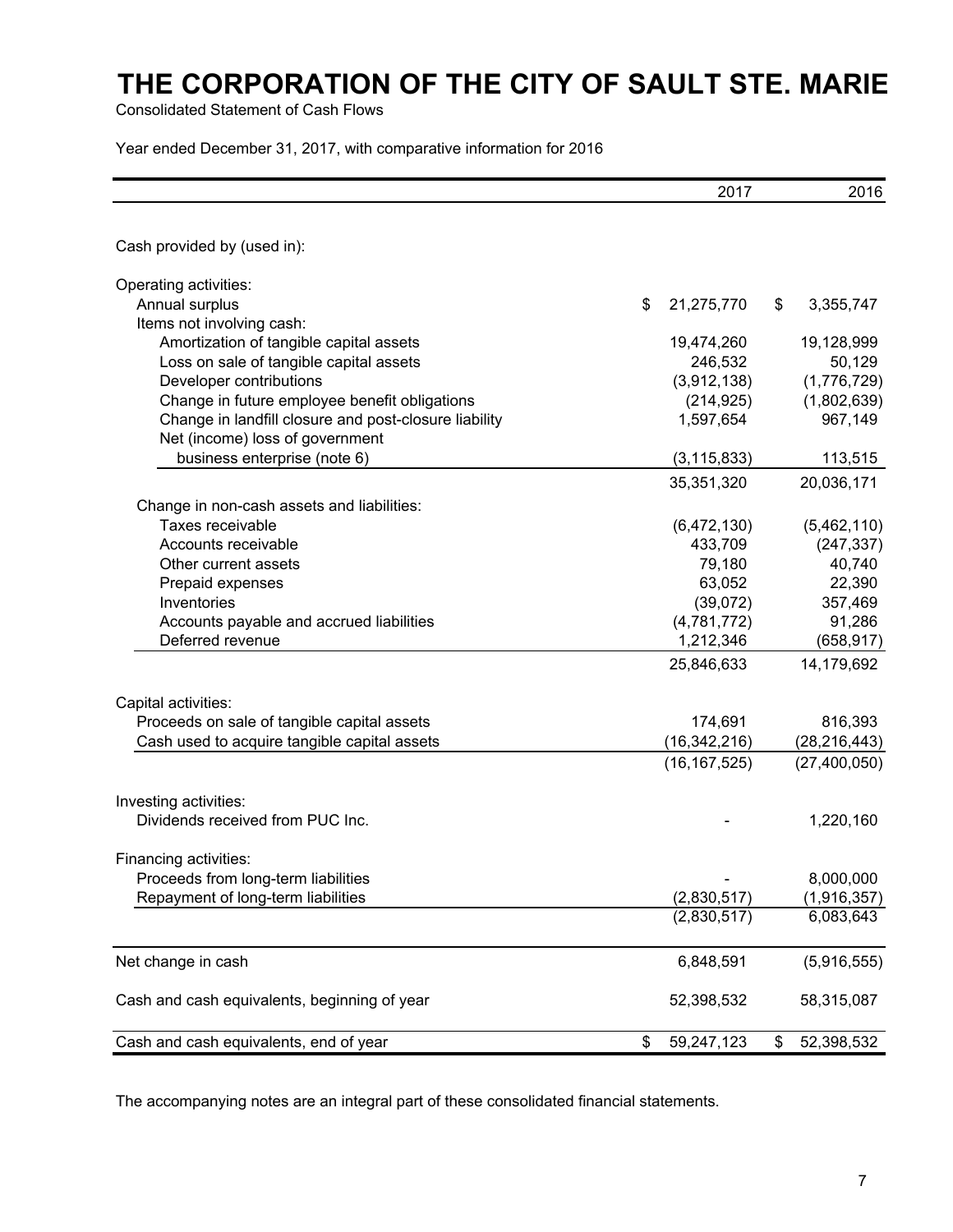Notes to Consolidated Financial Statements

Year ended December 31, 2017

The City of Sault Ste. Marie (the "City") is a municipality that was created on April 16, 1912 pursuant to the Municipal Act. The City provides municipal services such as police, fire, public works, planning, parks and recreation, library and other general government operations.

### **1. Significant accounting policies:**

The consolidated financial statements of the City are prepared by management in accordance with Canadian generally accepted accounting principles for governments as recommended by the Public Sector Accounting Board ("PSAB") of the Chartered Professional Accountants of Canada. Significant accounting policies adopted by the City are as follows:

- (a) Basis of consolidation:
	- (i) Consolidated entities

 The consolidated financial statements reflect the assets, liabilities, revenues and expenses of the reporting entity. The reporting entity is comprised of all organizations, committees and local boards accountable for the administration of their financial affairs and resources to the City and which are owned or controlled by the City except for the City's government business enterprises which are accounted for on the modified equity basis of accounting.

These entities and organizations include:

 Sault Ste. Marie Police Services Board Public Utilities Commission of the City of Sault Ste. Marie Sault Ste. Marie Public Library

 Interdepartmental and inter-organizational transactions and balances between these entities and organizations have been eliminated.

(ii) Investment in Government Business Enterprises

The City's investment in PUC Inc. and PUC Services Inc. is accounted for on a modified equity basis, consistent with Canadian generally accounting principles as recommended by PSAB for investments in government business enterprises. On December 31, 2010 PUC Inc. was restructured creating two separate companies: PUC Inc. and PUC Services Inc. Previous to the restructuring, PUC Services Inc. was owned by PUC Inc. and thus included in the consolidated financial statements of PUC Inc. Under the modified equity basis, PUC Inc.'s and PUC Services Inc.'s accounting policies are not adjusted to conform with those of the municipality and inter-organizational transactions and balances are not eliminated. The City recognizes its equity interest in the annual income or loss of PUC Inc. and PUC Services Inc. in its consolidated statement of operations with a corresponding increase or decrease in its investment asset account. Any dividends that the City may receive from PUC Inc. and PUC Services Inc. will be reflected as reductions in the investment asset account.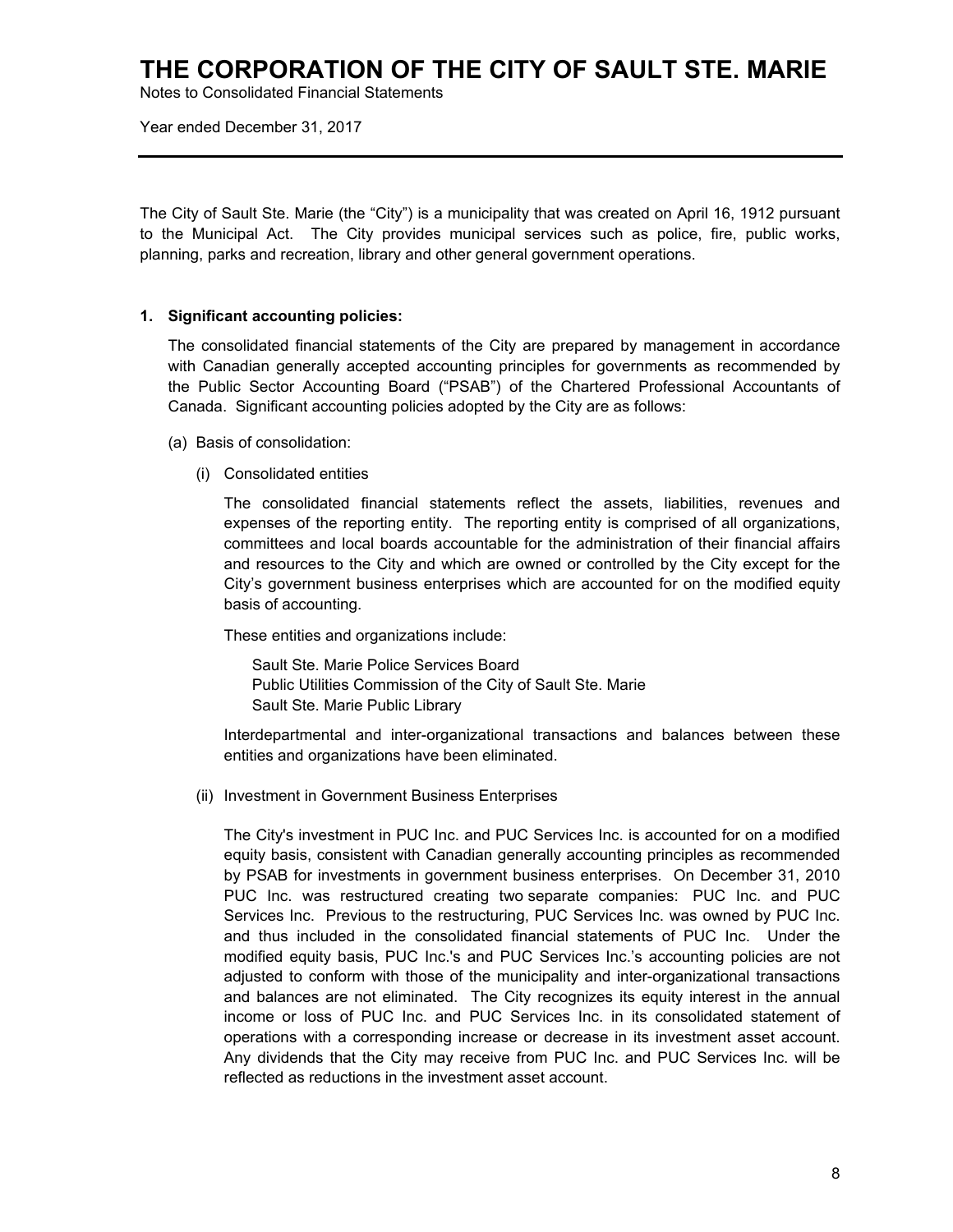Notes to Consolidated Financial Statements

Year ended December 31, 2017

#### **1. Significant accounting policies (continued):**

(iii) Related entities:

 The consolidated financial statements do not reflect the assets, liabilities, sources of financing, expenses and the activities of the following Boards and enterprises which are not under the control of Council.

 Algoma Public Health District of Sault Ste. Marie Social Services Administration Board Board of Management of Queenstown Sault Ste. Marie Public Region Conservation Authority

(iv) Trust funds:

Trust funds and their related operations administered by the City are not included in the consolidated financial statements.

(b) Basis of accounting:

The City follows the accrual method of accounting for revenues and expenses. Revenues are normally recognized in the year in which they are earned and measurable. Expenses are recognized as they are incurred and measurable as a result of receipt of goods or services and/or the creation of a legal obligation to pay.

(c) Revenue recognition:

The City prepared tax billings based on assessment rolls issued by the Municipal Property Assessment Corporation, in accordance with rates established and approved annually by Council and the Province of Ontario. Taxation revenue is recognized in the period in which the taxes are levied.

Government transfers are recognized in the period in which the events giving rise to the transfer occurred, provided that the transfer is authorized and the amount can be reasonably estimated. Government grants are recognized when approved to the extent the related expenditures have been incurred and collection can be reasonably assured.

User fees and other revenues are recognized when the services are performed or goods are delivered, collection of the relevant receivable is probable, persuasive evidence of an arrangement exists and fees are fixed or determinable. Amounts received for future services are deferred until the service is provided.

(d) Temporary investments:

Temporary investments are recorded at the lower of cost and market value.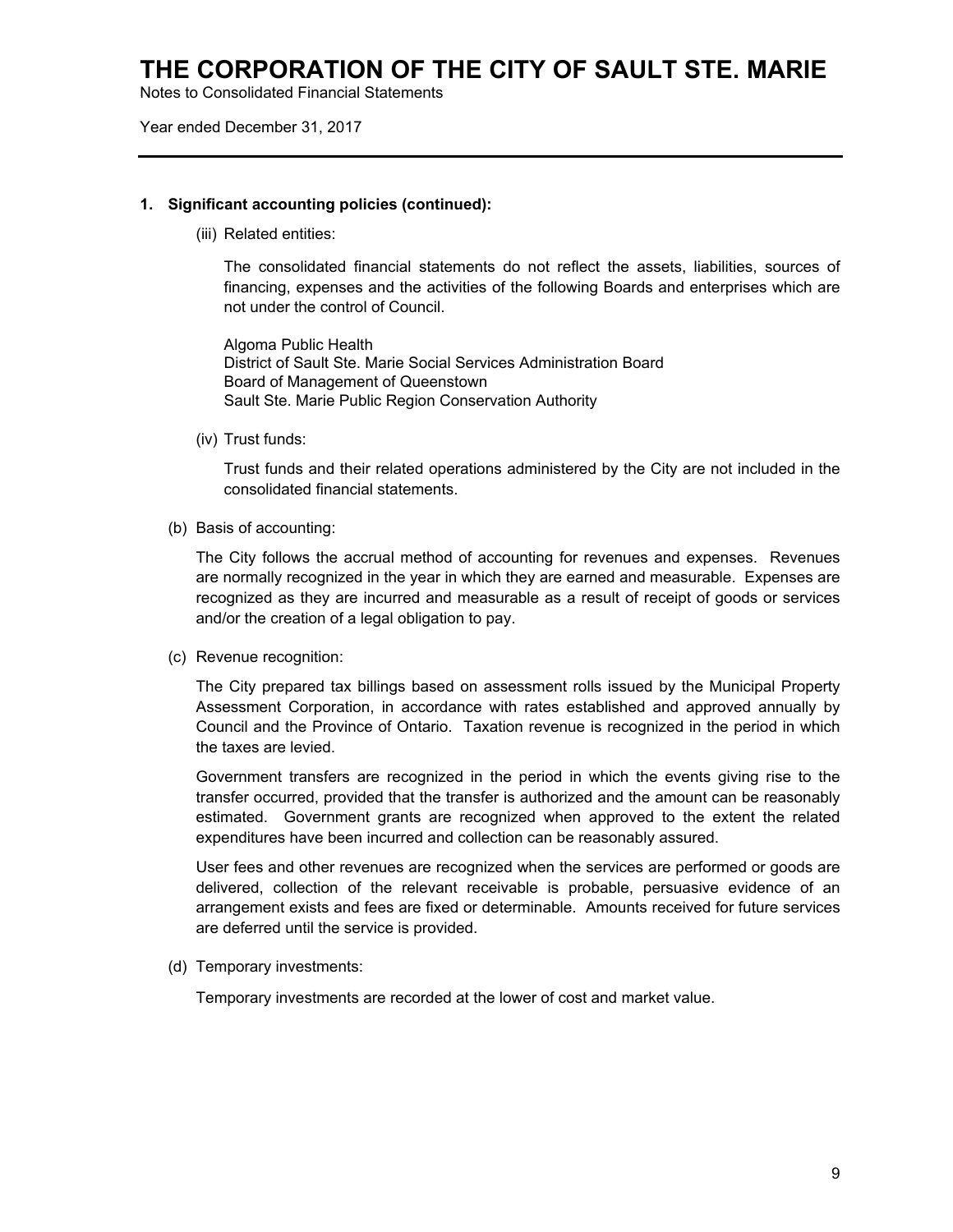Notes to Consolidated Financial Statements

Year ended December 31, 2017

#### **1. Significant accounting policies (continued):**

(e) Inventories:

Inventories held for resale are stated at the lower of cost and net realizable value, while inventories of supplies are stated at lower of cost and replacement value.

(f) Deferred revenue:

Deferred revenues represent licenses, permits and other fees which have been collected, but for which the related services or inspections have yet to be performed. These amounts will be recognized as revenues in the fiscal year the services are performed.

(g) Non-financial assets:

 Non-financial assets are not available to discharge existing liabilities and are held for use in the provision of services. They have useful lives extending beyond the current year and are not intended for sale in the ordinary course of operations.

i. Tangible capital assets:

Tangible capital assets are recorded at cost which includes amounts that are directly attributable to acquisition, construction, development or betterment of the asset. The cost, less (if applicable) residual value of the tangible capital assets excluding land, are amortized on a straight-line basis over their estimated useful lives as follows:

| Asset                               | Useful Life - Years |
|-------------------------------------|---------------------|
|                                     |                     |
| Landfill and land improvements      | $10 - 30$ years     |
| Buildings and building improvements | 10 - 60 years       |
| Vehicles                            | 3 - 15 years        |
| Machinery and equipment             | 5 - 25 years        |
| Infrastructure                      | 15 - 100 years      |

Half year amortization is charged in the year of acquisition and in the year of disposal. Assets under construction are not amortized until the asset is available for productive use.

ii. Contributions for tangible capital assets

Tangible capital assets received as contributions are recorded at their fair value at the date of receipt and also recorded as revenue.

iii. Leased tangible capital assets

Leases which transfer substantially all of the benefits and risks incidental to ownership of property are accounted for as leased tangible capital assets. All other leases are accounted for as operating leases and the related payments are charged to expenses as incurred.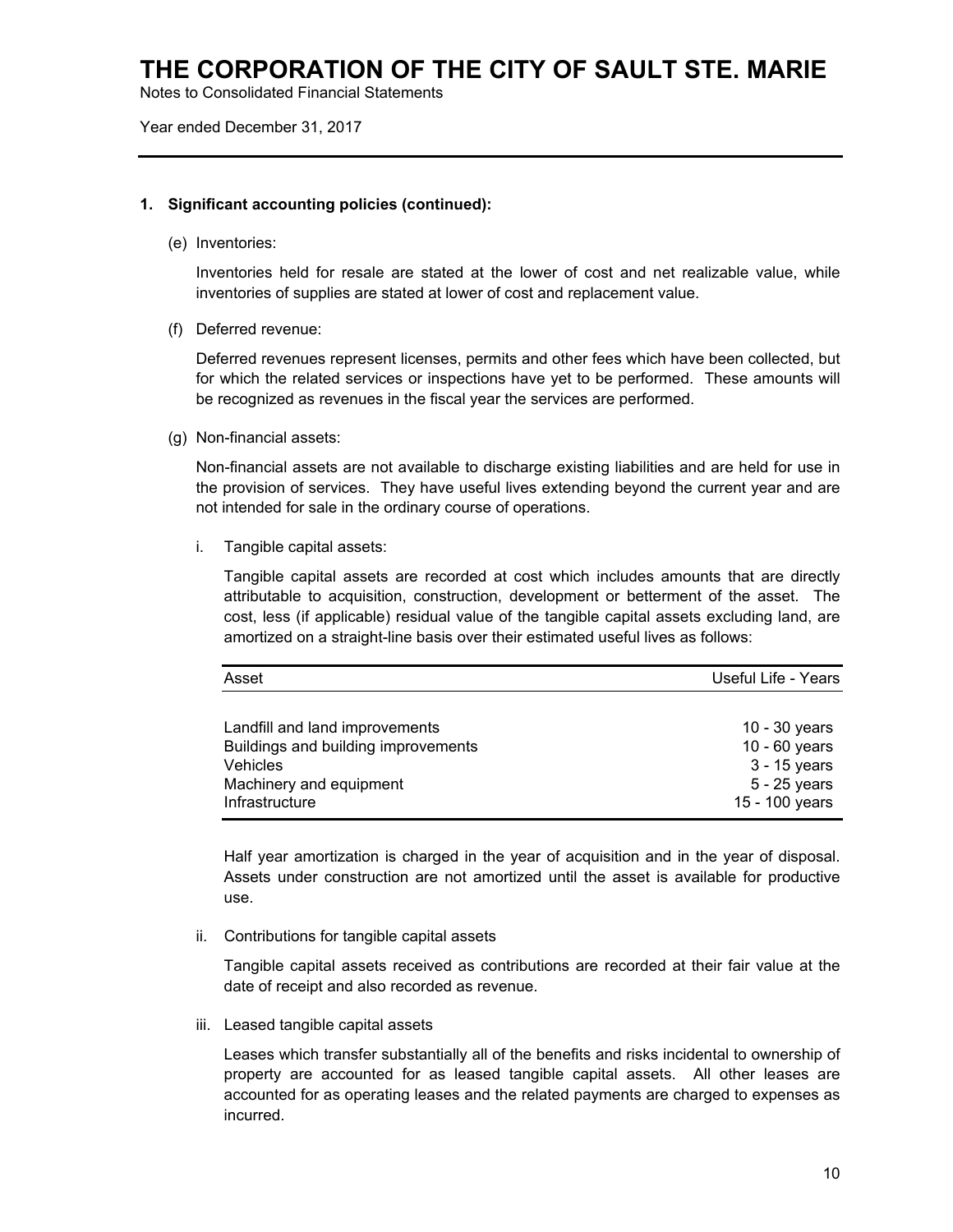Notes to Consolidated Financial Statements

Year ended December 31, 2017

### **1. Significant accounting policies (continued):**

(h) Use of estimates:

The preparation of consolidated financial statements in conformity with Canadian public sector accounting standards requires management to make estimates and assumptions that affect the reported amounts of assets and liabilities and disclosure of contingent assets and liabilities at the date of the financial statements, and the reported amounts of revenues and expenses during the reporting period. Significant estimates include assumptions used in estimating provisions for accrued liabilities, landfill liability and in performing actuarial valuations of employee future benefits.

In addition, the City's implementation of the Public Sector Accounting Handbook PS3150 has required management to make estimates of historical cost and useful lives of tangible capital assets.

Actual results could differ from these estimates.

- (i) Employee future benefits:
	- i. The City provides certain benefits which will require funding in future periods. These benefits include sick leave, benefits under the Workplace Safety and Insurance Board ("WSIB") Act, and life insurance, extended health and dental benefits for early retirees.

 The costs of sick leave, benefits under the Workplace Safety and Insurance Board Act and life insurance, extended health and dental benefits are actuarially determined using management's best estimate of salary escalation, accumulated sick days at retirement, insurance and health care cost trends, long-term inflation rates and discount rates.

 For self-insured retirement and other employee future benefits that vest or accumulated over the periods of service provided by employees, such as retirement gratuities, compensated absences and health, dental and life insurance benefits for retirees, the cost is actuarially determined using the projected benefits method prorated on service. Under this method, the benefit costs are recognized over the expected average service life of the employee group. Any actuarial gains and losses related to the past service of employees are amortized over the expected average remaining service life of the employee group.

 For those self-insured benefit obligations that arise from specific events that occur from time to time, such as obligations for workers' compensation and life insurance and health care benefits for those on disability leave, the cost is recognized immediately in the period the events occur. Any actuarial gains and losses that are related to these benefits are recognized immediately in the period they arise.

- ii. The costs of multi-employer defined contribution pension plan benefits, such as the Ontario Municipal Employees Retirement System ("OMERS") pensions, are the employer's contributions due to the plan in the period.
- (j) Landfill liability:

The liability for closure of operational sites and post-closure care has been recognized based on estimated future expenses, estimated inflation and the usage of the site's capacity during the year.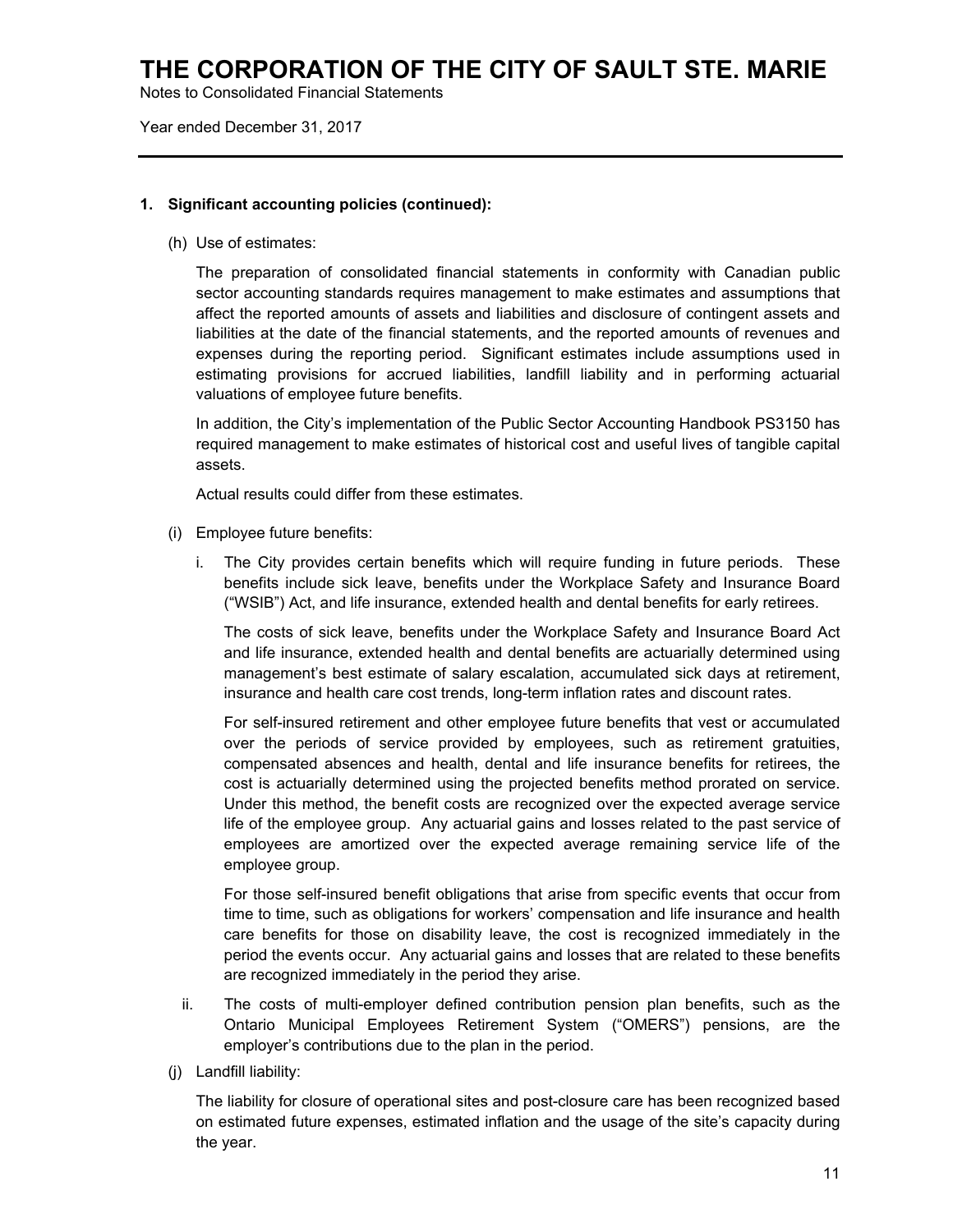Notes to Consolidated Financial Statements

Year ended December 31, 2017

### **2. Tax revenues:**

Property tax billings are prepared by the City based on an assessment roll prepared by the Municipal Property Assessment Corporation ("MPAC"), an agency of the Ontario government. All assessed property values in the City were reviewed and new values established based on a common valuation date which was used by the City in computing the property tax bills for 2017. However, the property tax revenue and tax receivables of the City are subject to measurement uncertainty as a number of significant appeals submitted by ratepayers have yet to be heard.

The City has established an allowance for tax appeals and other items in the amount of \$8,583,032 (2016 - \$9,121,298). Any supplementary billing adjustments made necessary by the determination of such changes will be recognized in the fiscal year they are determined.

#### **3. Deferred revenue:**

The balances in the deferred revenue of the City consist of:

|                                               | 2017         | 2016          |
|-----------------------------------------------|--------------|---------------|
| Development charges act                       | \$<br>12,922 | \$<br>5,800   |
| <b>Provincial Gas Tax</b>                     | 37,228       | 35,869        |
| <b>Federal Gas Tax</b>                        | 1,333,138    |               |
| Parkland                                      | 464,470      | 508,375       |
| Building permits Bill 124                     | 191,725      | 277,093       |
|                                               | \$2,039,483  | \$<br>827,137 |
| Continuity of deferred revenue is as follows: |              |               |
|                                               | 2017         | 2016          |
| Balance, beginning of year:                   |              |               |

| Balance, end of year      | 2,039,483   | \$<br>827,137 |
|---------------------------|-------------|---------------|
| Contributions used        | (280, 603)  | (748, 963)    |
| Contributions deferred    | 1,333,352   |               |
| Total revenue             | 159,597     | 90,047        |
| Interest earned           | 74.784      | 36,858        |
| Other revenue             | 84,813      | 53,189        |
|                           | 827,137     | 1,486,053     |
| Building permits Bill 124 | 277,093     | 443,128       |
| Parkland                  | 508,375     | 644,181       |
| <b>Provincial Gas Tax</b> | 35,869      | 20.508        |
| Development charges act   | \$<br>5,800 | \$<br>378,236 |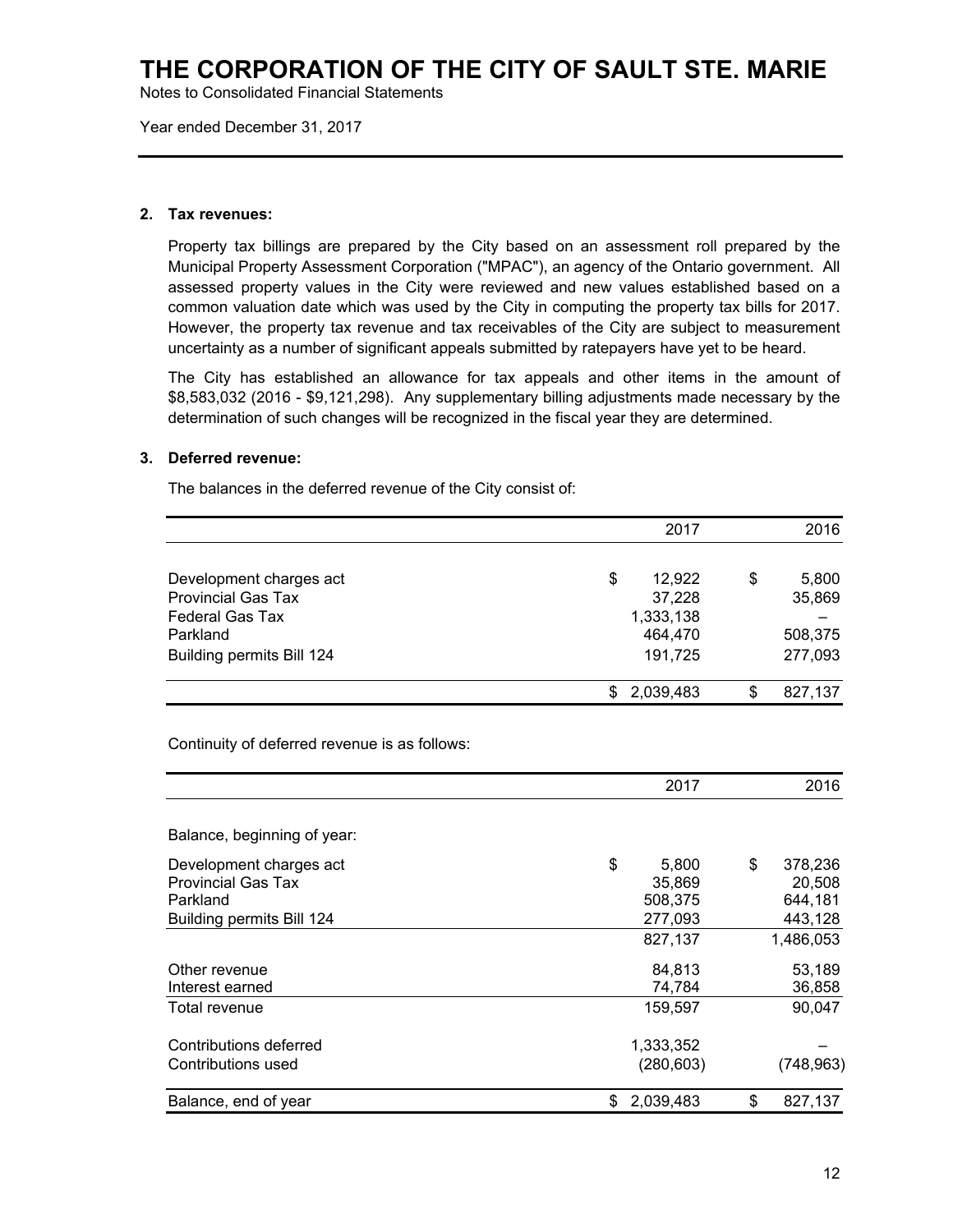Notes to Consolidated Financial Statements

Year ended December 31, 2017

### **4. Net long-term liabilities:**

|                                                                                           | 2017         | 2016         |
|-------------------------------------------------------------------------------------------|--------------|--------------|
| Net long-term liabilities incurred by:<br>The Corporation of the City of Sault Ste. Marie | \$ 6.307.250 | \$ 7.711.972 |

Principal repayments recoverable over the next five years are as follows:

| 2018 | 1,437,236<br>S |
|------|----------------|
| 2019 | 1,522,124      |
| 2020 | 1,612,297      |
| 2021 | 636,337        |
| 2022 | 23,527         |
|      |                |

The annual principal and interest payments required to service the long-term obligations of the City are within the annual debt repayment limit prescribed by the Ministry of Municipal Affairs and Housing.

The long-term obligations issued in the name of the City have received approval of the Ontario Municipal board for those approved on or before December 31, 1992. Those approved after January 1, 1993 have been approved by by-law.

The above long-term debt has various maturity dates and interest rates ranging from due on demand to 2022 and 0% to 8.07% respectively. Interest paid in the year and included in current expenses is \$367,400 (2016 - \$442,671).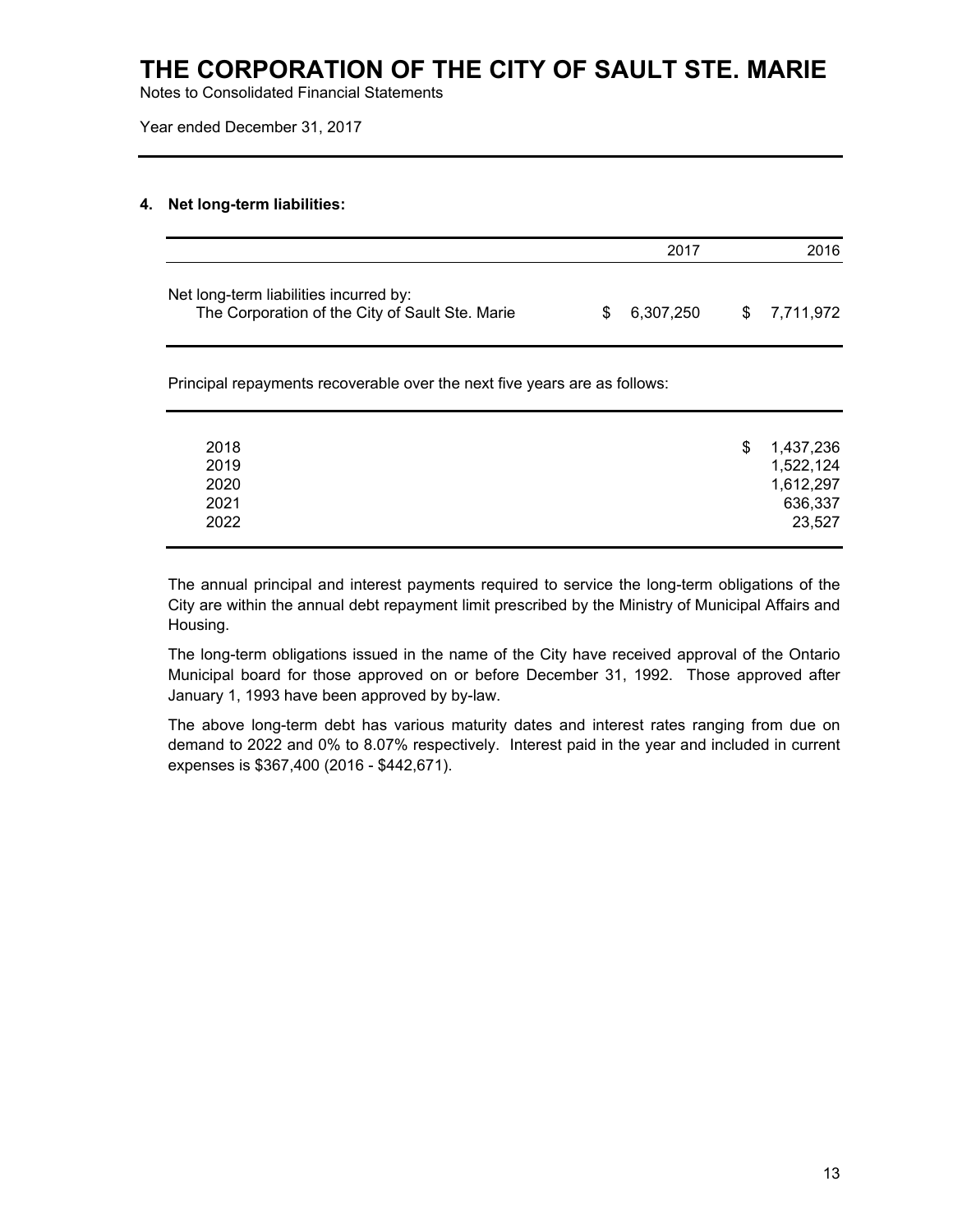Notes to Consolidated Financial Statements

Year ended December 31, 2017

### **5. Net long-term liabilities:**

|                                                                                                       | 2017        | 2016        |
|-------------------------------------------------------------------------------------------------------|-------------|-------------|
| Net long-term liabilities incurred by:<br>Public Utilities Commission of the City of Sault Ste. Marie | \$6,652,782 | \$7,365,679 |

Principal repayments recoverable over the next five years are as follows:

| 2018 | \$ | 735,388 |
|------|----|---------|
| 2019 |    | 758,587 |
| 2020 |    | 782,518 |
| 2021 |    | 807,205 |
| 2022 |    | 832,670 |
|      |    |         |

The loan is repayable \$77,660 monthly including interest at 3.11% and matures on January 12, 2026.

The Corporation of the City of Sault Ste. Marie (the "Guarantor") guarantees payment to the Bank of all present and future debts and liabilities, including interest due at any time by the Commission to the Bank. The Guarantor shall be limited to the sum of \$8,000,000 together with interest from the date of demand for repayment.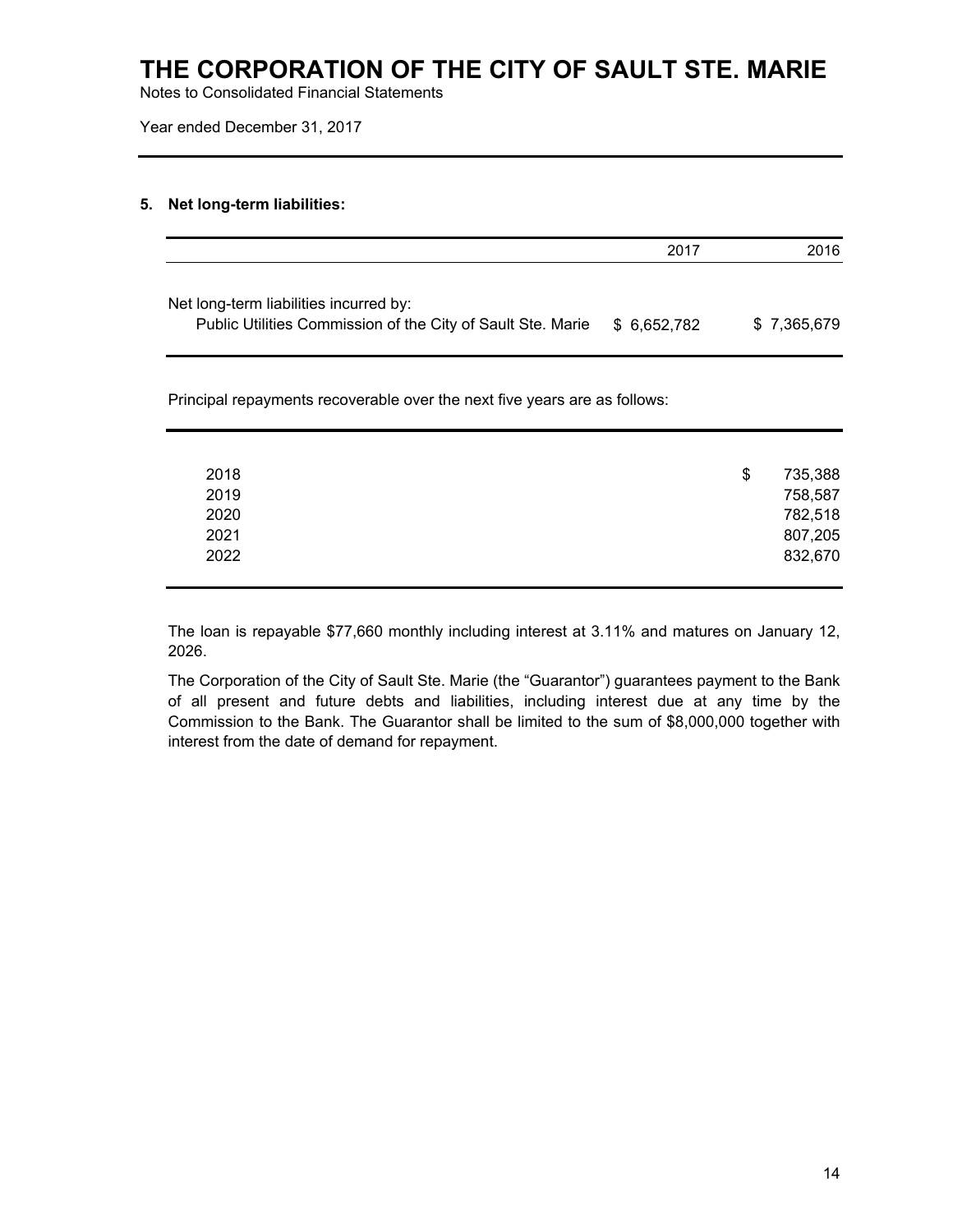Notes to Consolidated Financial Statements

Year ended December 31, 2017

#### **6. Investment in government business enterprises:**

PUC Inc. is incorporated under the laws of the Province of Ontario and provides municipal electrical distribution and other services to the residents of Sault Ste. Marie. The City owns 100% of the outstanding shares of PUC Inc. PUC Services Inc. is incorporated under the laws of the Province of Ontario and provides management, operations and maintenance services related to water, wastewater and electrical services to its related entities and other organizations. The City owns 100% of the outstanding shares of PUC Services Inc.

The following schedule reflects the combined financial information of PUC Inc. and PUC Services Inc. as at December 31:

|                                                                                                                                  |     | 2017                                                             |    | 2016                                                             |
|----------------------------------------------------------------------------------------------------------------------------------|-----|------------------------------------------------------------------|----|------------------------------------------------------------------|
| <b>Financial Position:</b>                                                                                                       |     |                                                                  |    |                                                                  |
| <b>Current assets</b><br>Notes receivable<br>Future income tax assets<br>Capital assets<br>Regulatory assets                     | \$  | 43,979,054<br>8,315,331<br>965,000<br>109,768,325<br>120,529     | \$ | 46,687,707<br>8,315,331<br>2,121,000<br>105,340,837<br>698,439   |
| <b>Total assets</b>                                                                                                              | \$  | 163,148,239                                                      | \$ | 163, 163, 314                                                    |
| <b>Current liabilities</b><br>Employee future benefit obligations<br>Notes payable<br>Deferred revenue<br>Regulatory liabilities | \$  | 23,018,917<br>2,240,410<br>78,447,993<br>10,732,985<br>8,155,983 | \$ | 26,759,114<br>2,002,450<br>79,744,733<br>10,716,759<br>6,504,140 |
| <b>Total liabilities</b>                                                                                                         |     | 122,596,288                                                      |    | 125,727,196                                                      |
| Shareholder's equity                                                                                                             |     | 40,551,951                                                       |    | 37,436,118                                                       |
| Total liabilities and equity                                                                                                     | \$. | 163,148,239                                                      | S  | 163, 163, 314                                                    |

The note payable to the City of \$6,720,000 is unsecured, bears interest at 6.1% per annum, and is payable one year after demand. The note payable to the City of \$25,000,000 is unsecured, bears interest at rates negotiated periodically, currently 6.1%, and is payable one year after demand.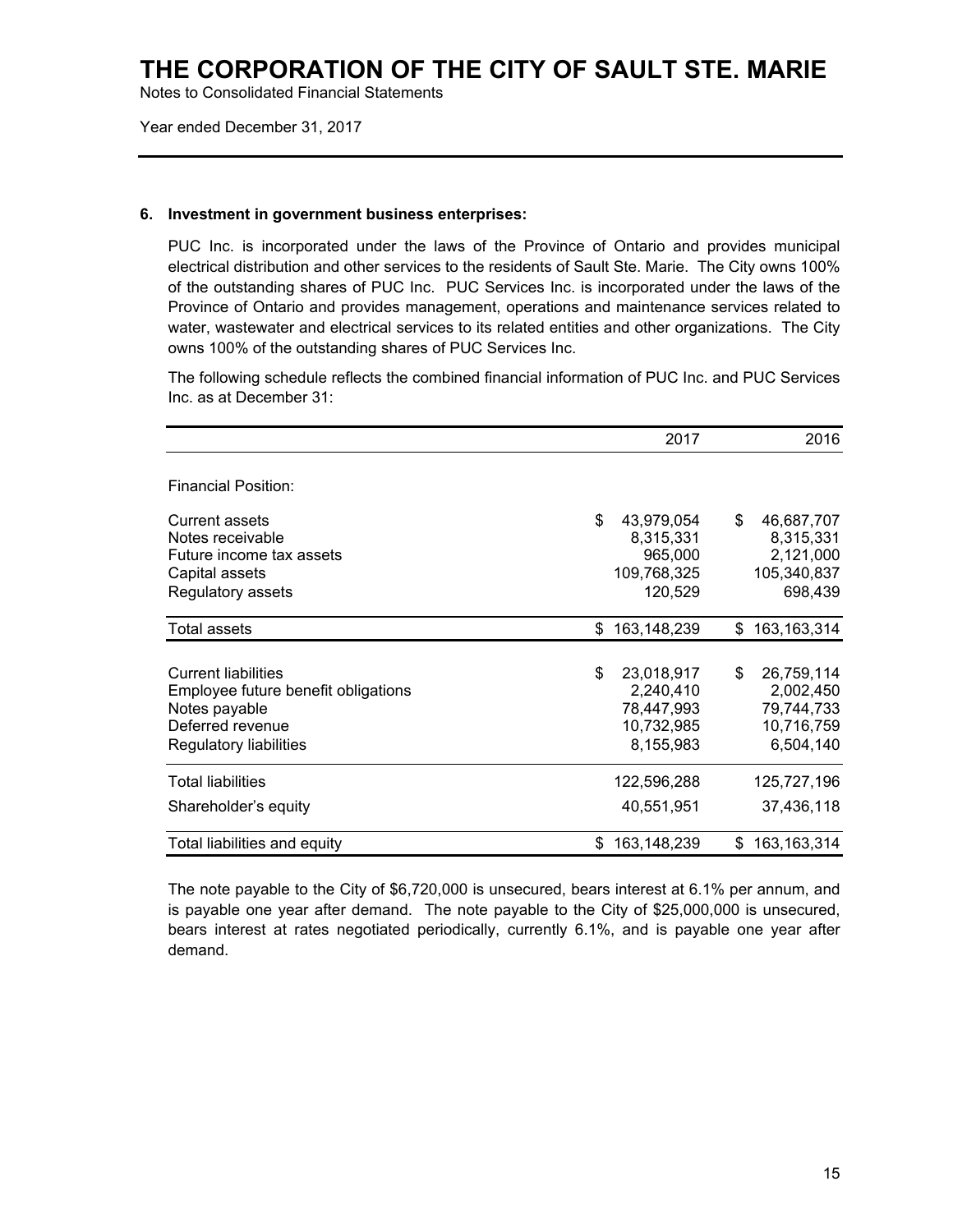Notes to Consolidated Financial Statements

Year ended December 31, 2017

|                                                                                                              | 2017                                                           | 2016                                                        |
|--------------------------------------------------------------------------------------------------------------|----------------------------------------------------------------|-------------------------------------------------------------|
| Results of operations:                                                                                       |                                                                |                                                             |
| Revenues<br><b>Expenses</b><br>(Provision) recovery for payment in lieu of taxes<br>Other comprehensive loss | \$<br>113,147,898<br>(109, 895, 043)<br>(43, 182)<br>(93, 840) | \$<br>117,775,800<br>(117, 958, 287)<br>100,066<br>(31,094) |
| Net income (loss) for the year                                                                               | \$<br>3,115,833                                                | \$<br>(113, 515)                                            |
| The City's investment in government business<br>enterprises is comprised of:                                 |                                                                |                                                             |
| Common shares<br>Special shares<br>Accumulated other comprehensive (loss) income<br>Retained earnings        | \$<br>15,668,248<br>15,513,300<br>(6,005)<br>9,376,408         | \$<br>15,668,248<br>15,513,300<br>87,835<br>6,166,735       |
| Equity, end of year                                                                                          | 40,551,951                                                     | 37,436,118                                                  |
| Notes receivable<br>Investment in government business enterprises                                            | \$<br>31,720,000<br>72,271,951                                 | \$<br>31,720,000<br>69,156,118                              |

### **6. Investment in government business enterprises (continued):**

### **7. Budget figures:**

The Budget By-law adopted by Council for the 2017 year was not prepared on a basis consistent with that used to report actual results (Public Sector Accounting Standards). The budget was prepared on a modified accrual basis while Public Sector Accounting Standards now require a full accrual basis. The budget figures anticipated use of reserves to reduce current year expenses in excess of current year revenues to \$Nil. In addition, the budget expensed all tangible capital expenditures rather than including amortization expense. As a result, the budget figures presented in the consolidated statements of operations and accumulated surplus and change in net financial assets represent the financial plan adopted by Council with adjustments as follows:

|                                                             | 2017           |    | 2016           |
|-------------------------------------------------------------|----------------|----|----------------|
| Adopted budget by-law for the year                          | \$             | \$ |                |
| Adjustments to adopted budget:                              |                |    |                |
| Debt principal repayments                                   | 3,597,987      |    | 1,980,330      |
| Investment in tangible capital assets                       | 46,452,897     |    | 25,487,179     |
| Amortization of tangible capital assets                     | (19, 421, 617) |    | (19, 128, 999) |
| Proceeds from long-term debt                                | (5,000,000)    |    |                |
| Net transfer to/from reserves and other                     | 274,409        |    | 14,736,448     |
| Budget surplus per consolidated statement of operations and |                |    |                |
| accumulated surplus                                         | 25,903,676     | S  | 23,074,958     |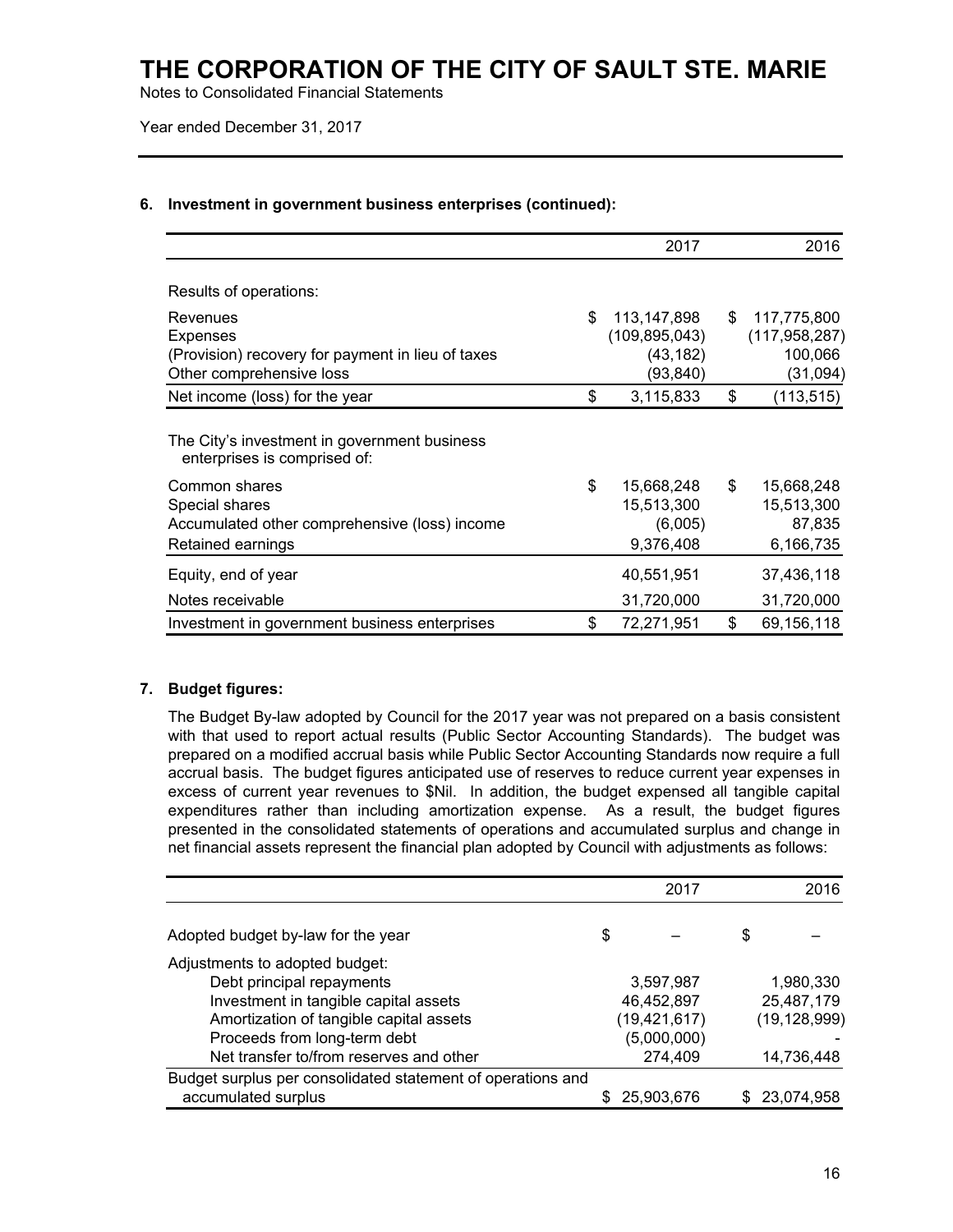Notes to Consolidated Financial Statements

Year ended December 31, 2017

#### **8. Pension agreements:**

The City makes contributions to the Ontario Municipal Employees Retirement Fund ("OMERS"), which is a multi-employer plan, on behalf of all permanent, full-time members of its staff. This plan is a defined benefit plan which specifies the amount of the retirement to be received by the employees based on the length of service and rates of pay.

The amount contributed to OMERS for 2017 was \$6,400,394 (2016 - \$6,909,989) is included as an expense on the consolidated statement of operations and accumulated surplus.

#### **9. Operations of school boards:**

During 2017, the City collected and transferred property taxes totaling \$20,031,699 (2016 - \$20,870,257) on behalf of area school boards.

### **10. Trust funds:**

The trust funds administered by the City amounting to \$7,934,414 (2016 - \$7,745,700) are presented in a separate financial statement of trust fund balances and operations. As such balances are held in trust by the City for the benefit of others; they are not presented as part of the City's financial position or financial activities. At December 31, 2017, the trust fund balances are comprised of:

|                                     | 2017                   |   | 2016      |
|-------------------------------------|------------------------|---|-----------|
| Cemetery Care and Maintenance funds | S.                     | S | 5,380,266 |
| Pre-need assurance                  | 5,530,632<br>2,222,474 |   | 2,210,973 |
| Transit employees' pension          | 76,426                 |   | 75,593    |
| <b>Historic Sites</b>               | 55,376                 |   | 29,324    |
| Heritage Sault Ste. Marie           | 28,094                 |   | 27,415    |
| Ontario Home Renewal Program        | 8,031                  |   | 8,914     |
| <b>Cultural Endowment</b>           | 13,381                 |   | 13,215    |
|                                     | 7.934.414              |   | 7.745.700 |

#### **11. Contingent liabilities:**

The City has been named in litigation matters, the outcome of which is not determinable and accordingly, no provision has been made for them in these consolidated financial statements. Should any loss result from these claims, such loss would be charged to operations in the year of resolution.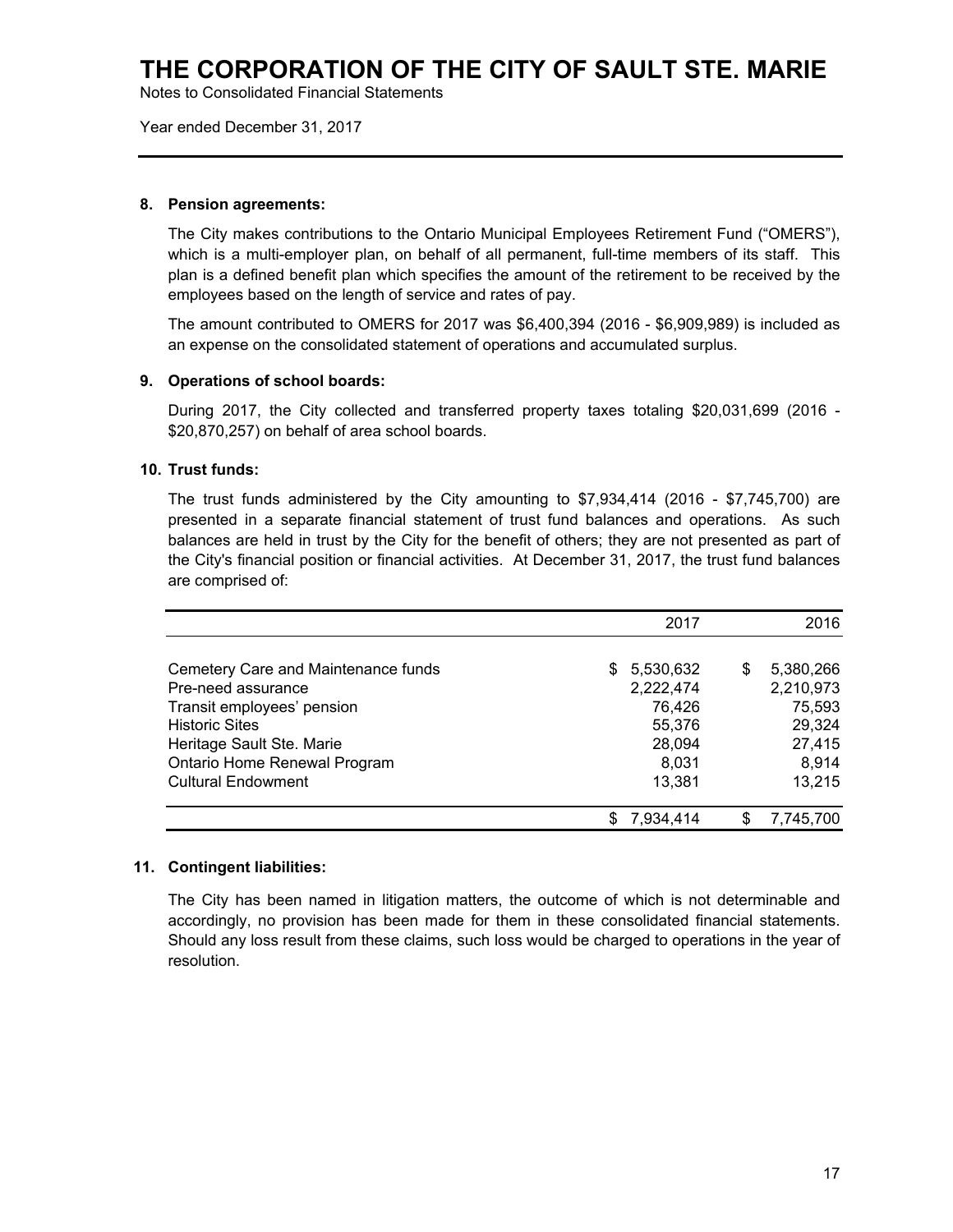Notes to Consolidated Financial Statements

Year ended December 31, 2017

#### **12. Employee future benefit obligations:**

Employee future benefits are liabilities of the City to its employees and early retirees for the following benefits earned but not taken as at December 31 are as follows:

|                                              | 2017             | 2016         |
|----------------------------------------------|------------------|--------------|
|                                              |                  |              |
| Future payments required to W.S.I.B.         | 12,212,609<br>S. | \$13,101,168 |
| Post-employment and post-retirement benefits | 15,375,038       | 14,802,487   |
| Vacation pay                                 | 7,272,443        | 7,432,995    |
| Non-vesting sick leave benefits              | 1,887,236        | 1,625,601    |
|                                              |                  |              |
| Employee future benefit obligations          | 36,747,326<br>S. | \$36,962,251 |

#### *Post employment and post retirement benefits*

The City provides non-pension benefits to employees and retirees until they reach 65 years of age. The values that follow have been estimated based upon employee data available during the actuarial review which was completed as at December 31, 2017.

The benefit liability continuity is as follows:

|                                                                                         | 2017                                       | 2016                                                      |
|-----------------------------------------------------------------------------------------|--------------------------------------------|-----------------------------------------------------------|
| Accrued benefit liability, January 1<br>Expense<br>Payments<br><b>Transfer Payments</b> | 14,802,487<br>S<br>1,451,040<br>(878, 489) | 15,077,442<br>S.<br>1,476,308<br>(961, 706)<br>(789, 557) |
| Accrued benefit liability, December 31                                                  | 15,375,038<br>S.                           | \$14,802,487                                              |

*Significant assumptions* 

| Discount rate        | 3.25%           |
|----------------------|-----------------|
| Health cost increase | $5.0\% - 7.0\%$ |

*Non-vesting sick leave benefits* 

Sick leave benefits accrue to City employees at a rate of one and a half days per month. Unused sick days are banked and may be used in the future if sick leave is beyond yearly allocation. No cash payments are made for unused sick time upon termination or retirement.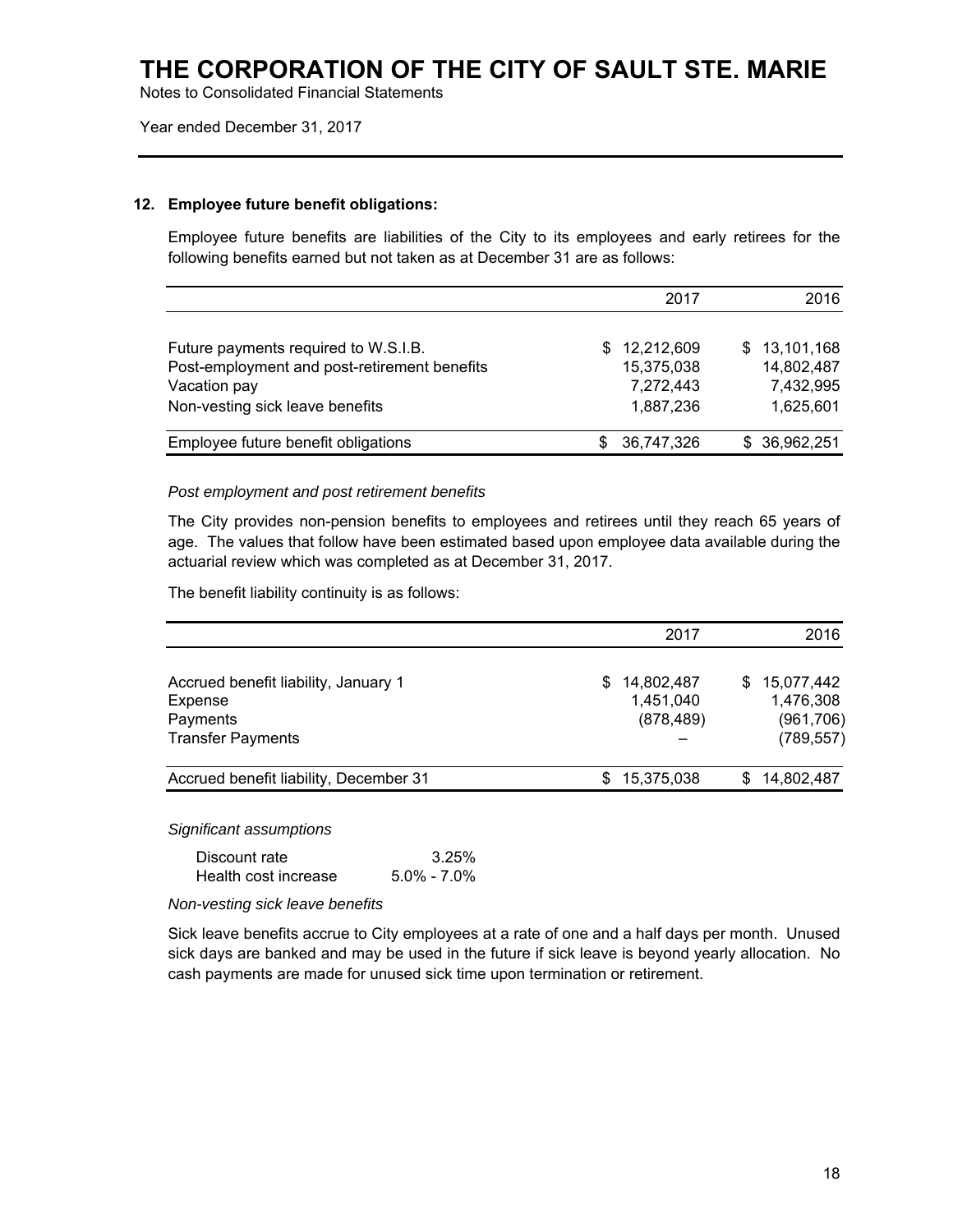Notes to Consolidated Financial Statements

Year ended December 31, 2017

### **12. Employee future benefit obligations (continued):**

#### *Accrued vacation pay*

Accrued vacation pay represents the liability for vacation entitlements earned by employees but not taken as at December 31, 2017.

#### *Future payments for Worker's Safety and Insurance Board (WSIB)*

Under the provisions of the Workplace Safety and Insurance Board Act, the City has elected to be treated as a Schedule 2 employer and remits payments to the WSIB as required, to fund current disability payments. An actuarial estimate of future liabilities has been completed and forms the basis for the estimated liability.

#### **13. Landfill closure and post-closure liability:**

The Environmental Protection Act sets out the regulatory requirements to properly close and maintain all active and inactive landfill sites. Under environmental law, there is a requirement for closure and post-closure care of solid waste landfill sites. This requirement is to be provided for over the estimated life of the landfill site based on usage.

Landfill closure and post-closure care requirements have been defined in accordance with industry standards and include final covering and landscaping of the landfill, pumping of ground water and leachates from the site, and ongoing environmental monitoring, site inspection and maintenance. The reported liability is based on estimates and assumptions with respect to events extending over a sixty year period using the best information available to management. Future events may result in significant changes to the estimated total expenditures capacity used or total capacity and the estimated liability, and would be recognized prospectively, as a change in estimate, when applicable.

The City operates one primary landfill site, the 5th Line Landfill. The site has capacity of approximately 3,000,000 metric tons with approximately 354,000 metric tons of remaining capacity. At current average fill rates, the site has a remaining operating life of approximately 5.9 years.

It is estimated that the total net present value of the cost to close and maintain the 5th Line Landfill site is approximately \$26,897,081 (2016 - \$25,667,717). At December 31, 2017, an amount of \$23,723,226 (2016 - \$22,125,572) with respect to landfill closure and post-closure liability has been accrued and will be funded from future taxation revenues. The City has established a reserve to contribute to the cost of closing and maintaining the landfill site of \$12,170,315 (2016 - \$12,317,708).

The City is undertaking a full Environmental Assessment of the landfill site to determine future options which may extend the operating life of the landfill.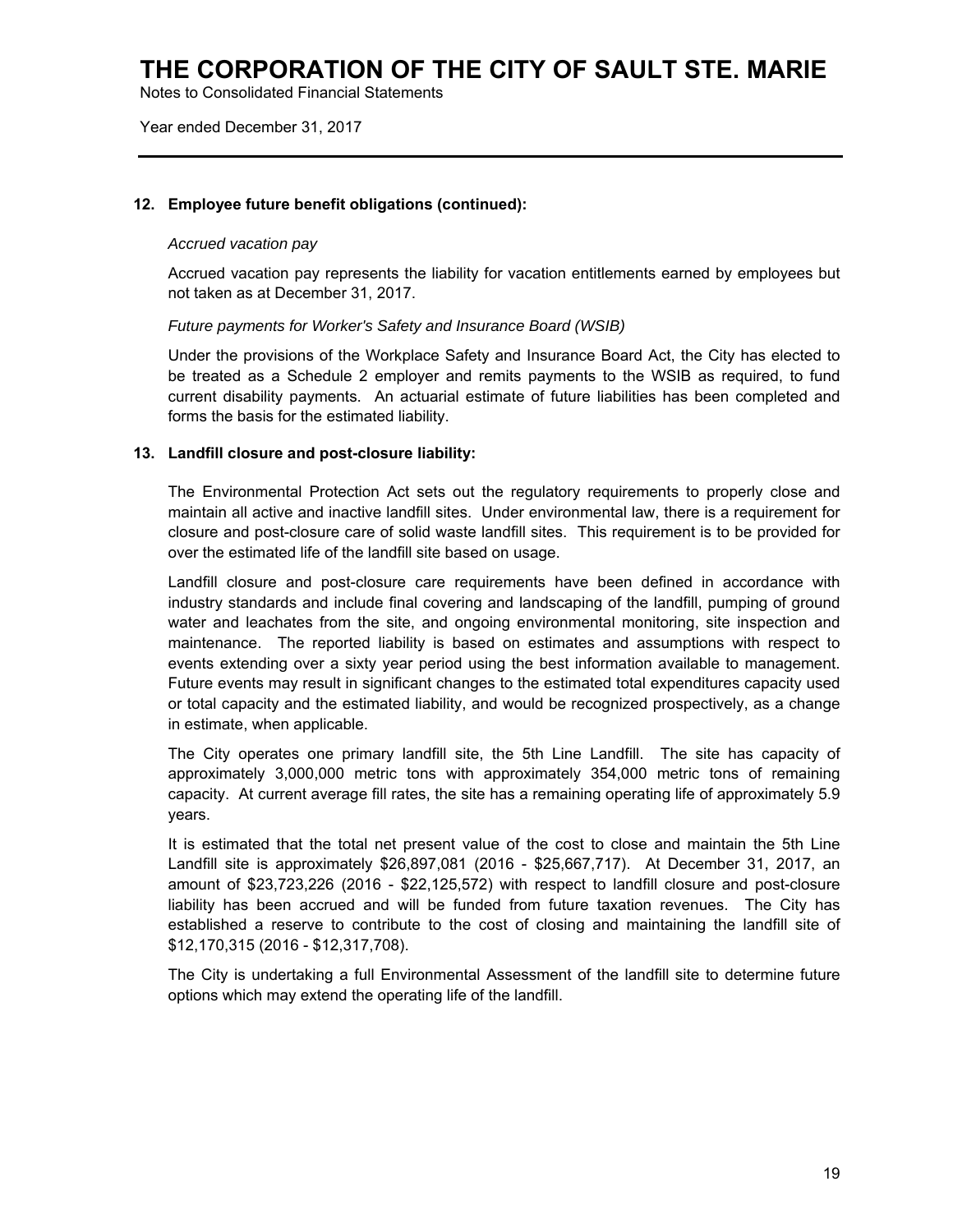Notes to Consolidated Financial Statements

Year ended December 31, 2017

### **14. Tangible capital assets**

|                                   |    |                          |              |                 |                 |                |                |              |     | 2017            |
|-----------------------------------|----|--------------------------|--------------|-----------------|-----------------|----------------|----------------|--------------|-----|-----------------|
|                                   |    |                          | Landfill and | Buildings and   |                 |                |                |              |     |                 |
|                                   |    |                          | Land         | <b>Building</b> |                 | Machinery and  |                | Assets under |     |                 |
|                                   |    | Land                     | Improvements | Improvements    | Infrastructure  | Equipment      | Vehicles       | Construction |     | Total           |
| Cost                              |    |                          |              |                 |                 |                |                |              |     |                 |
| Balance, beginning of the year    | \$ | 25,473,046               | 12,417,140   | 96,334,920      | 556,708,826     | 27,938,515     | 30,241,222     | 9,005,115    | \$. | 758,118,784     |
| Additions                         |    | 224                      | 658,235      | 819,376         | 9,730,294       | 1,135,038      | 1,017,726      | 7,707,615    |     | 21,068,508      |
| Disposals                         |    | (5, 473)                 |              |                 | (2,962,817)     | (1,821,213)    | (502, 655)     | (814, 154)   |     | (6, 106, 312)   |
| Balance, end of year              |    | 25.467,797               | 13,075,375   | 97,154,296      | 563,476,303     | 27,252,340     | 30,756,293     | 15,898,576   |     | 773,080,980     |
| <b>Accumulated Amortization</b>   |    |                          |              |                 |                 |                |                |              |     |                 |
| Balance, beginning of the year    |    |                          | (7,868,484)  | (36, 227, 007)  | (223, 174, 455) | (16, 366, 929) | (16, 582, 399) |              |     | (300, 219, 274) |
| Disposals/transfers               |    |                          |              |                 | 2,962,817       | 1,466,945      | 441,173        |              |     | 4,870,935       |
| Amortization expense              |    |                          | (670, 636)   | (2, 172, 612)   | (12,577,347)    | (1,946,271)    | (2, 107, 394)  |              |     | (19, 474, 260)  |
| Balance, end of year              |    | $\overline{\phantom{a}}$ | (8,539,120)  | (38, 399, 619)  | (232,788,985)   | (16, 846, 255) | (18, 248, 620) |              |     | (314, 822, 599) |
| Net book value, end of year       | \$ | 25,467,797               | 4,536,255    | 58,754,677      | 330,687,318     | 10,406,085     | 12,507,673     | 15,898,576   | \$  | 458,258,381     |
| Net book value, beginning of year | S  | 25.473,046               | 4,548,656    | 60,107,913      | 333,534,371     | 11,571,586     | 13,658,823     | 9,005,115    | \$  | 457,899,510     |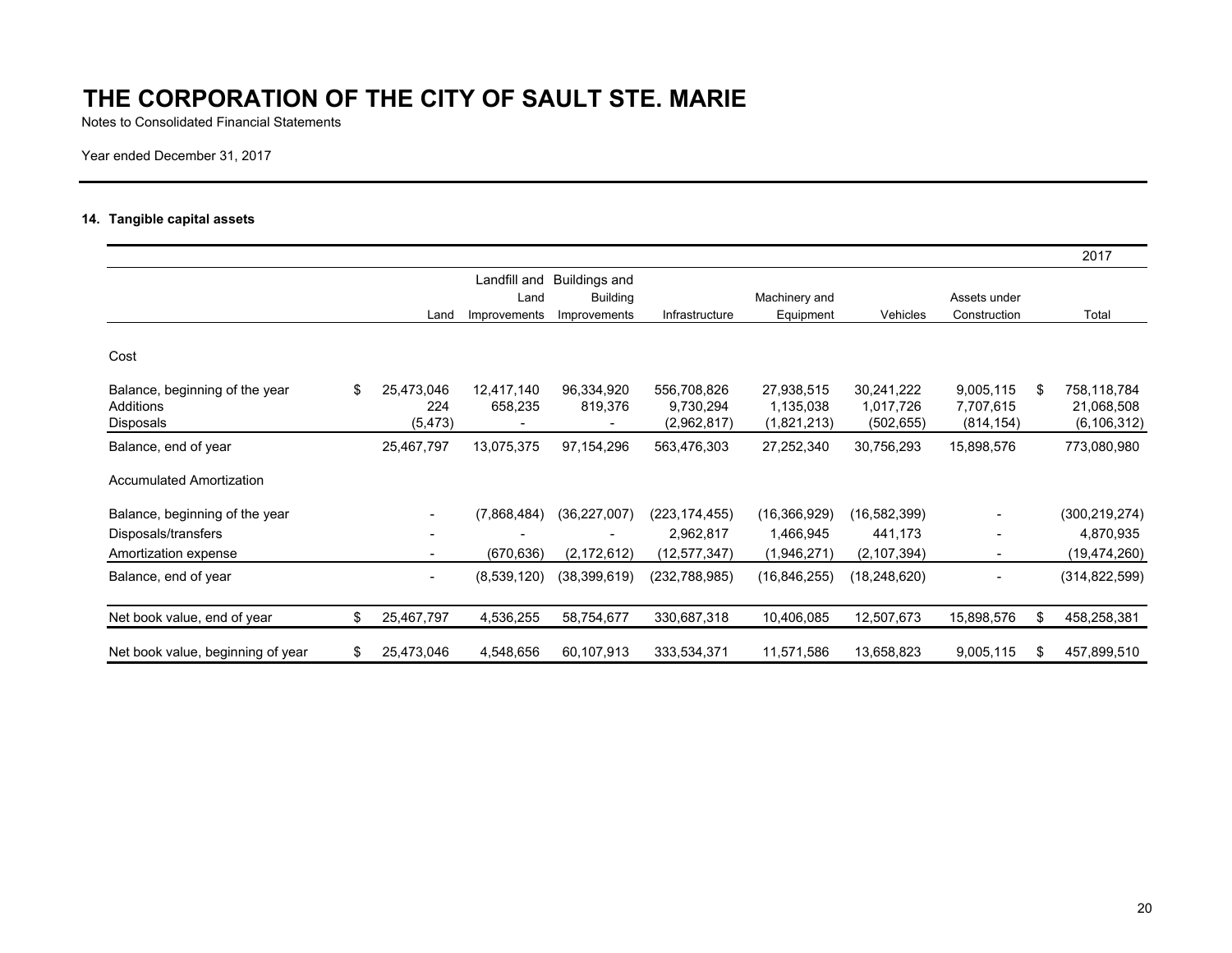Notes to Consolidated Financial Statements

Year ended December 31, 2017

### **14. Tangible capital assets (continued):**

|                                   |     |                          |               |                      |                 |                |              |              |    | 2016            |
|-----------------------------------|-----|--------------------------|---------------|----------------------|-----------------|----------------|--------------|--------------|----|-----------------|
|                                   |     |                          | Landfill and  | <b>Buildings and</b> |                 |                |              |              |    |                 |
|                                   |     |                          | Land          | <b>Building</b>      |                 | Machinery and  |              | Assets under |    |                 |
|                                   |     | Land                     | Improvements  | Improvements         | Infrastructure  | Equipment      | Vehicles     | Construction |    | Total           |
| Cost                              |     |                          |               |                      |                 |                |              |              |    |                 |
| Balance, beginning of the year    | \$  | 24,956,957               | 11,893,318    | 96,309,669           | 536,409,073     | 26,969,237     | 29,044,191   | 8,483,083    | S. | 734,065,528     |
| Additions                         |     | 568,974                  | 523,822       | 1,536,719            | 22,514,378      | 2,244,835      | 2,082,411    | 5,204,876    |    | 34,676,015      |
| Disposals                         |     | (52, 885)                |               | (1,511,468)          | (2,214,625)     | (1,275,557)    | (885, 380)   | (4,682,844)  |    | (10,622,759)    |
| Balance, end of year              |     | 25,473,046               | 12,417,140    | 96,334,920           | 556,708,826     | 27,938,515     | 30,241,222   | 9,005,115    |    | 758,118,784     |
| <b>Accumulated Amortization</b>   |     |                          |               |                      |                 |                |              |              |    |                 |
| Balance, beginning of the year    |     |                          | (7, 214, 710) | (35,015,507)         | (213, 106, 059) | (15, 419, 649) | (15,407,742) |              |    | (286, 163, 667) |
| Disposals/transfers               |     |                          |               | 935,620              | 2,214,626       | 1,039,516      | 883,630      |              |    | 5,073,392       |
| Amortization expense              |     |                          | (653, 774)    | (2, 147, 120)        | (12,283,022)    | (1,986,796)    | (2,058,287)  |              |    | (19, 128, 999)  |
| Balance, end of year              |     | $\overline{\phantom{a}}$ | (7,868,484)   | (36,227,007)         | (223, 174, 455) | (16, 366, 929) | (16,582,399) |              |    | (300, 219, 274) |
| Net book value, end of year       | \$. | 25,473,046               | 4,548,656     | 60,107,913           | 333,534,371     | 11,571,586     | 13,658,823   | 9,005,115    | S  | 457,899,510     |
| Net book value, beginning of year | \$. | 24,956,957               | 4,678,608     | 61,294,162           | 323,303,014     | 11,549,588     | 13,636,449   | 8,483,083    | S  | 447,901,861     |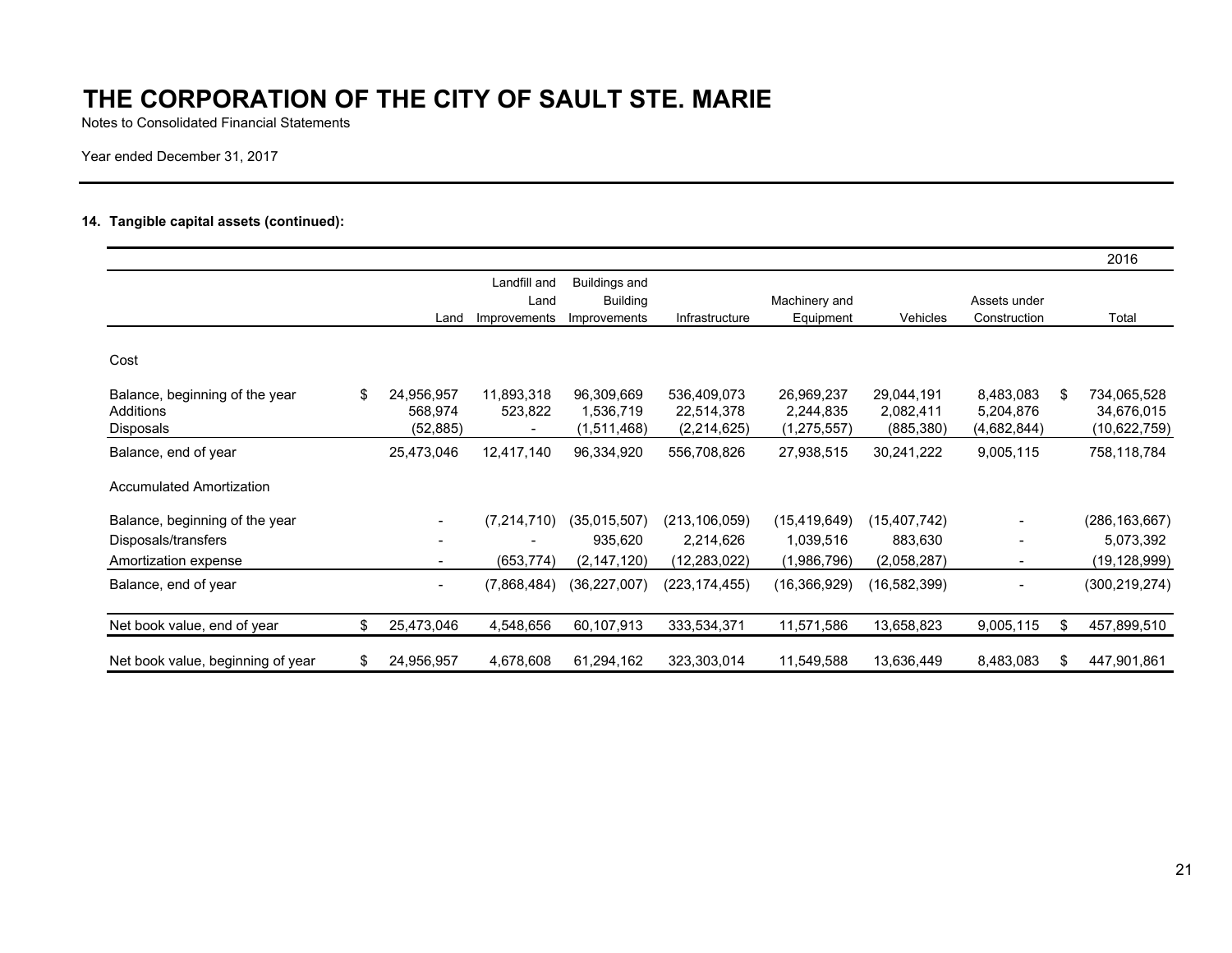Notes to Consolidated Financial Statements

Year ended December 31, 2017

### **14. Tangible capital assets (continued):**

a) Assets under construction:

Assets under construction having a value of \$15,898,577 (2016 - \$9,005,115) have not been amortized. Amortization of these assets will commence when the asset is put into service.

b) Developer contributions:

Contributed capital assets have been recognized at fair market value at the date of contribution. The value of contributed assets received during the year was \$3,912,138 (2016 - \$1,776,729) comprised of water infrastructure, land and roads infrastructure.

c) Tangible capital assets disclosed at nominal values:

Where an estimate of fair value could not be made, the tangible capital asset was recognized at a nominal value.

d) Works of art and historical treasures:

The City manages and controls various works of art and non-operational historical cultural assets including buildings, artifacts, paintings and sculptures located at City sites and public display areas. These assets are not recorded as tangible capital assets and are not amortized.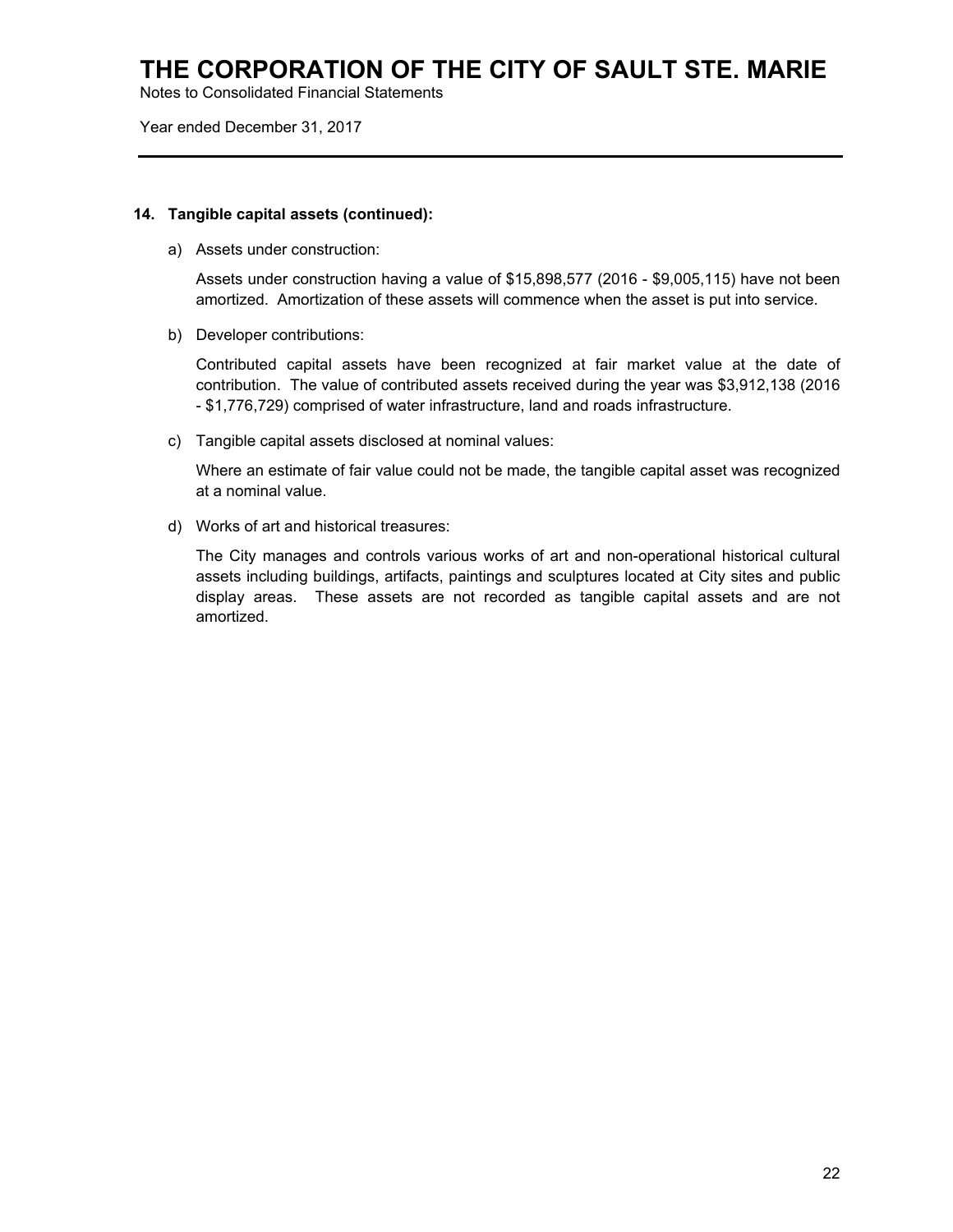Notes to Consolidated Financial Statements

Year ended December 31, 2017

### **15. Accumulated surplus:**

Accumulated surplus consists of individual fund surplus and reserves and reserve funds as follows:

|                                                          | 2017           | 2016           |
|----------------------------------------------------------|----------------|----------------|
| Surplus:                                                 |                |                |
| Invested in tangible capital assets                      | \$458,258,381  | \$457,899,510  |
| Invested in government business enterprises              | 72,271,951     | 69,156,118     |
| Sanitary sewer                                           | 34,490,311     | 31,406,421     |
| Operating fund                                           | 7,289,482      | (1,068,810)    |
| Unfunded                                                 |                |                |
| Net long-term liabilities                                | (12,960,032)   | (15,077,651)   |
| Landfill closure costs                                   | (23, 723, 226) | (22, 125, 572) |
| Employee benefits                                        | (36, 747, 326) | (36,962,251)   |
| <b>Total surplus</b>                                     | 498,879,541    | 483,227,765    |
| Reserves set aside for specific purpose by Council:      |                |                |
| Acquisition of tangible capital assets                   | 3,571,870      | 3,374,225      |
| Planning and development                                 | 517,601        | 213,799        |
| Other programs                                           | 17,871,960     | 12,683,138     |
| Waste disposal site                                      | 12,170,315     | 12,317,708     |
| <b>Total reserves</b>                                    | 34,131,746     | 28,588,870     |
| Reserve funds set aside for specific purpose by Council: |                |                |
| Sewage plants                                            |                | 11,193         |
| Cemetery development                                     | 658,602        | 525,763        |
| Industrial land                                          | 554,676        | 537,514        |
| Property purchases                                       | 738,523        | 716,343        |
| Hospital development                                     | 273,845        | 344,514        |
| Other programs                                           |                | 9,201          |
| Total reserve funds                                      | 2,225,646      | 2,144,528      |
|                                                          | \$535,236,933  | \$513,961,163  |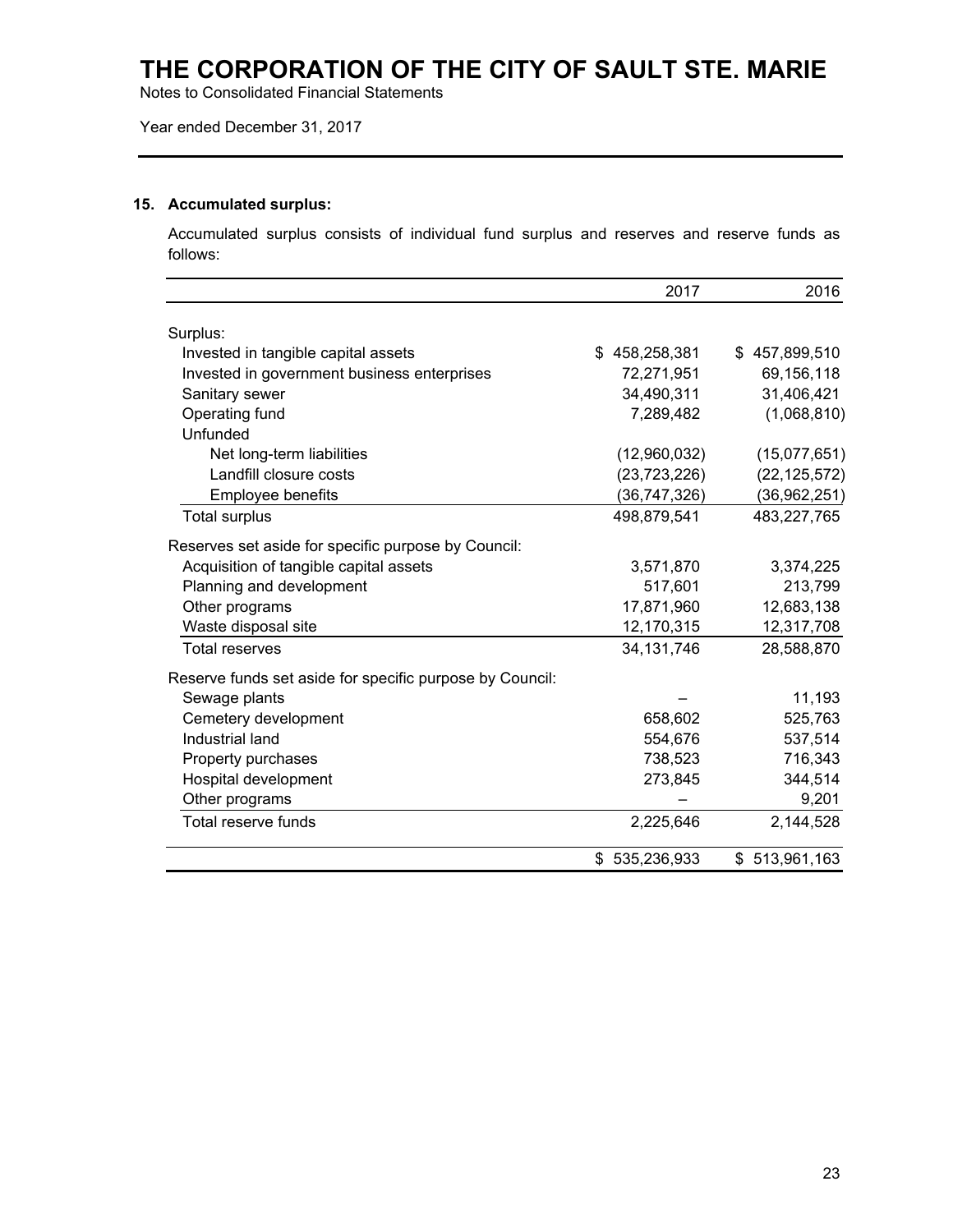Notes to Consolidated Financial Statements

Year ended December 31, 2017

#### **16. Government grants:**

The City recognizes the transfer of government funding as expenses or revenues in the period that the events giving rise to the transfer occurred. The transfers reported on the consolidated statement of operations and accumulated surplus are:

|                                                 | 2017                      | 2016                      |
|-------------------------------------------------|---------------------------|---------------------------|
| Revenue:<br>Provincial grants<br>Federal grants | \$24,286,194<br>7,469,383 | \$23,354,729<br>6,850,883 |
| Total revenues                                  | \$31,755,577              | \$30,205,612              |

#### **17. Comparative amounts:**

Certain 2016 comparative amounts have been reclassified to conform to the financial statement presentation of 2017.

#### **18. Segmented information:**

The City is a diversified municipal government institution that provides a wide range of services to its citizens. City services are provided by departments and certain departments have been separately disclosed in the segmented information, along with the services they provide. These departments are:

#### General Government

General Government is comprised of City Council, the Chief Administrators' Office (CAO), Clerks Department, Legal Department, Human Resources Department and the Finance Department. Each of these departments provides program support to various other areas.

The Chief Administrators' Office is charged with the responsibility of coordinating the work of all municipal departments and ensuring that those departments carry out the policies and directions given by City Council.

The Clerks Departments' primary task is to function as the corporate secretary to City Council, ensuring that all Council Agendas, Minutes of proceedings, resolutions, decisions, voting, records, and accounts are recorded, documented and certified.

The Legal Department is responsible for the preparation of by-laws, deeds, leases, agreements and other legal documents, as well as property management for the City in regards to purchases, sales, leasing, easements and related agreements. Prosecutions and administration of Provincial Offences Act is also part of their responsibility.

The Human Resources Department is charged with negotiation and administration of all collective agreements as well as all facets of employment and employee benefits.

The Finance Department is responsible for the City's general financial management and budget preparation. The department is comprised of financial administration, accounting, tax and licensing, purchasing and information technology.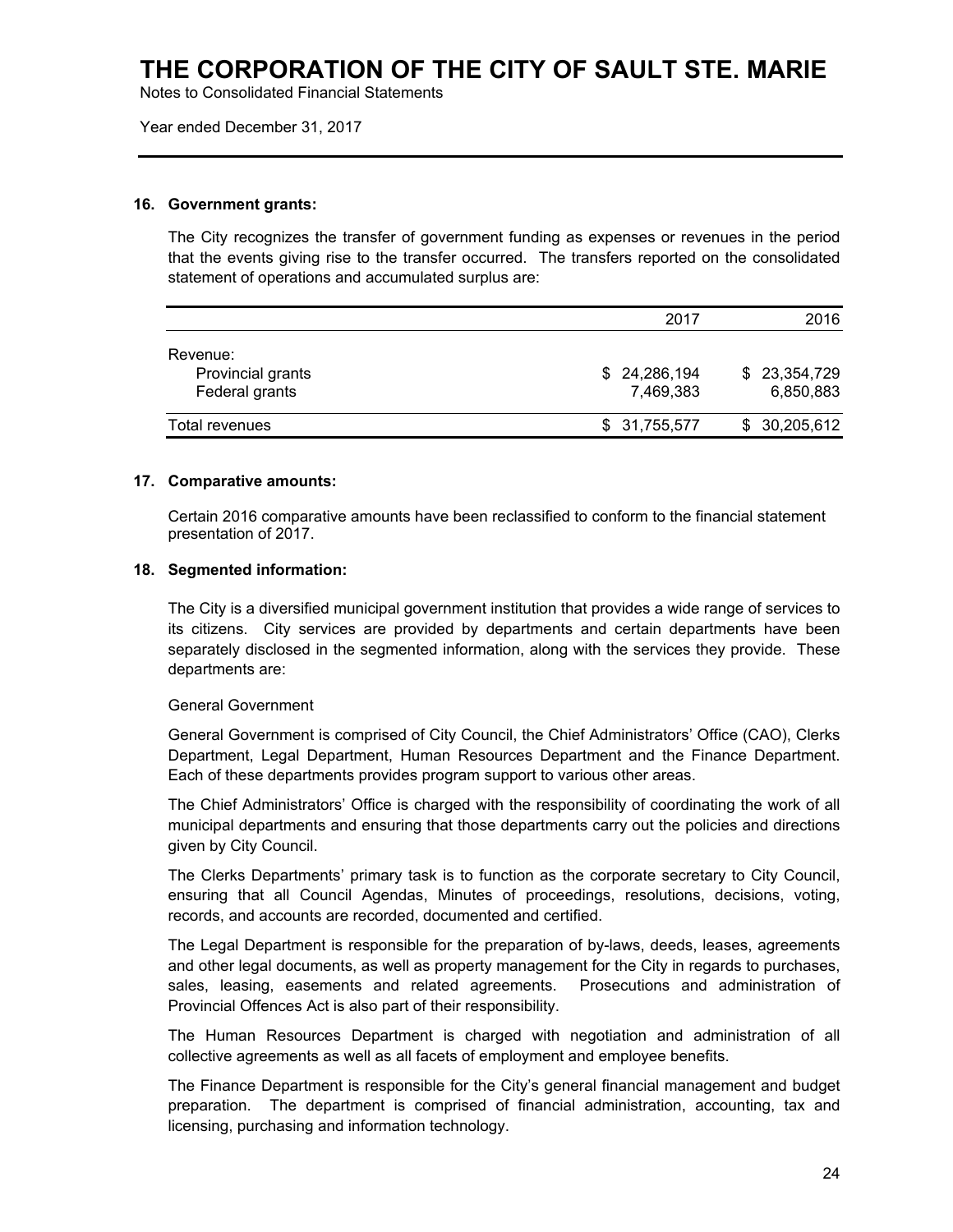Notes to Consolidated Financial Statements

Year ended December 31, 2017

### **18. Segmented information (continued):**

#### Fire Services

Fire Services is responsible to provide fire suppression service; fire prevention programs; training and education related to prevention, detection or extinguishment of fires. It is also responsible, through its Emergency Medical Services, for pre-hospital emergency paramedical care and the transport of the sick and injured.

#### Police Services

The mandate of the Police Services is to ensure the safety of the lives and property of citizens; preserve the peace and good order; prevent crimes from occurring; detect offenders; and enforce the law.

#### Engineering and Planning

The Engineering and Planning Department provides diverse services. It manages urban development for business interests, environmental concerns, local neighborhoods and the downtown through city planning and community development. It ensures the quality of building construction and maintenance of properties through enforcement of construction codes, building standards and by-law for the protection of occupants. It facilitates economic development by providing services for the approval of all land development plans, the application of enforcement of zoning by-laws and the processing of building permit applications.

#### Public Works and Transportation

The Public Works and Transportation Department is responsible for maintenance of municipal infrastructure, such as streets, sewers, transit, parks and cemeteries. The department provides solid waste management through refuse collection, recycling programs, and sanitary landfill management. The department is also responsible for traffic control, including signage, signals and pavement markings.

#### Community Services

The Community Services Department provides public services in the area of recreation and culture and Community Centres.

#### Social Services

Social Services are administered by the Sault Ste. Marie District Social Services Administration Board. This includes assisting in the development of client action plans designed to facilitate financial independence; providing employment resources to assist consumers in the transition to self-sufficiency; coordination of community child care services; administering and managing the Rent-Geared-to-Income Public Housing Portfolio and central administration and coordination for the Rent Supplement Program and the Non-Profit and Cooperative Housing Developments.

For each reported segment, revenues and expenses include both amounts that are directly attributable to the segment and amounts that are allocation on a reasonable basis. Therefore, certain allocation methodologies are employed in the preparation of segmented financial information.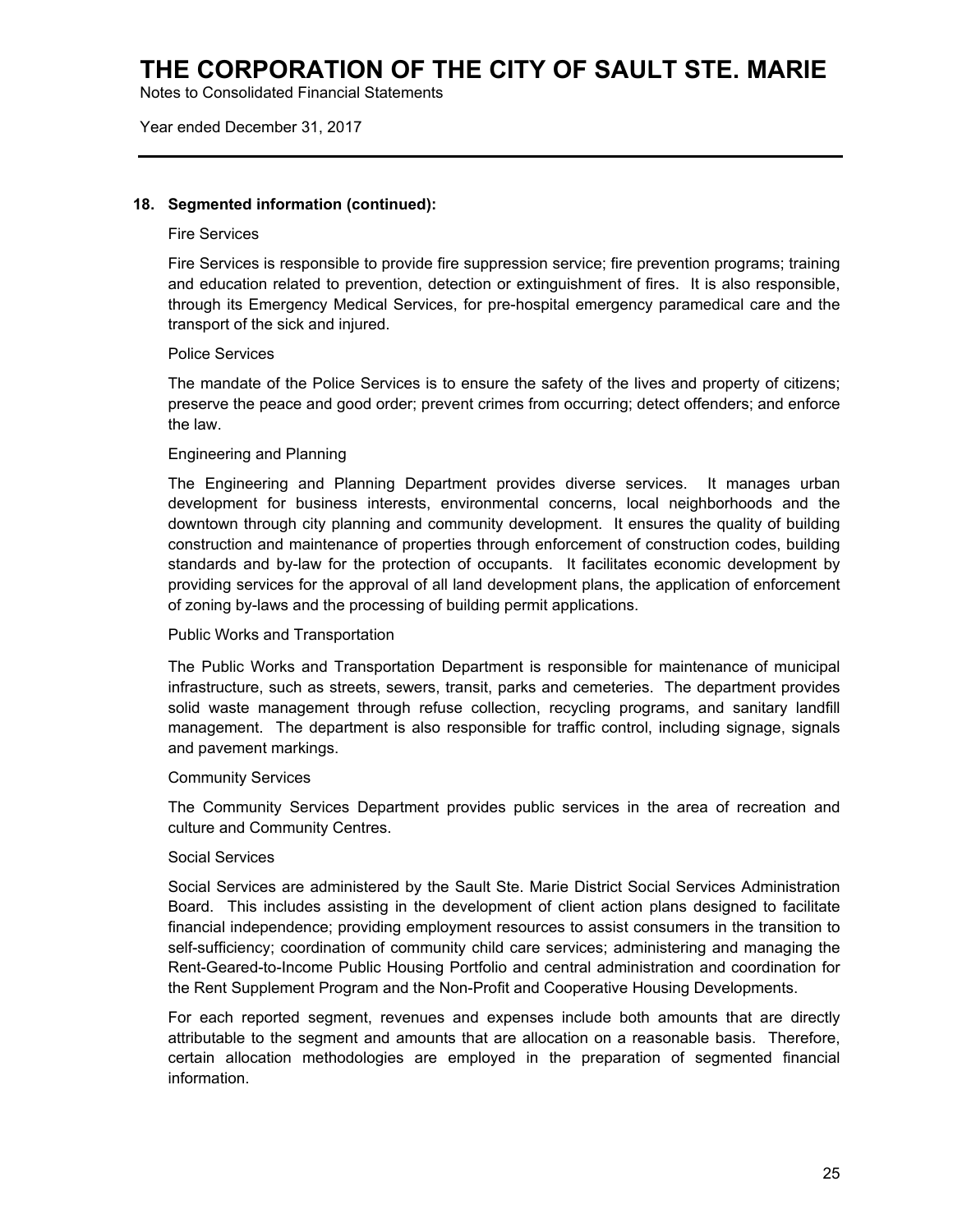Notes to Consolidated Financial Statements

Year ended December 31, 2017

#### **18. Segmented disclosure (continued):**

|                                                    |                  |            |            |             |                             |            |            |                               | 2017        |
|----------------------------------------------------|------------------|------------|------------|-------------|-----------------------------|------------|------------|-------------------------------|-------------|
|                                                    | General          | Fire       | Police     | Engineering | <b>Public Works</b><br>and  | Community  | Social     | Government<br><b>Business</b> |             |
|                                                    | Government       | Services   | Services   |             | and Planning Transportation | Services   | Services   | Enterprises                   | Total       |
|                                                    |                  |            |            |             |                             |            |            |                               |             |
| Revenue:                                           |                  |            |            |             |                             |            |            |                               |             |
| Taxation                                           | 11,859,880<br>\$ | 11,644,732 | 23,558,484 | 12,920,772  | 29,788,564                  | 10,861,049 | 16,237,075 |                               | 116,870,556 |
| Fees and user charges                              | 2,441,594        | 6,897,396  | 502,786    | 29,949,060  | 6,063,435                   | 4,859,649  |            | $\overline{\phantom{0}}$      | 50,713,920  |
| Government grants                                  | 2,542,600        | 1,765,375  | 4,409,569  | 12,873,102  | 5,723,353                   | 2,449,461  | 1,992,118  |                               | 31,755,578  |
| Interest income                                    | 6,469,832        |            |            | 35,182      | 26,694                      | 151,330    |            |                               | 6,683,038   |
| Other                                              | 2,456,256        | 756        | 266.834    | 4.510.900   | 123.425                     | 466.639    | 1,000      |                               | 7,825,810   |
| Net loss of government                             |                  |            |            |             |                             |            |            |                               |             |
| business enterprise (note 5)                       |                  |            |            |             |                             |            |            | 3,115,833                     | 3,115,833   |
|                                                    | 25,770,162       | 20,308,259 | 28,737,673 | 60,289,016  | 41.725.471                  | 18.788.128 | 18.230.193 | 3.115.833                     | 216,964,735 |
| Expenses:                                          |                  |            |            |             |                             |            |            |                               |             |
| Salaries, wages and employee benefits              | 8,100,305        | 18,479,958 | 23,872,594 | 8,123,161   | 25,115,554                  | 8,978,568  | 334,367    |                               | 93,004,507  |
| <b>Materials</b>                                   | 2.251.647        | 1,040,312  | 2,003,911  | 17,752,252  | 10.648.713                  | 3,035,608  | 77,932     |                               | 36,810,375  |
| Contracted services                                |                  | 474.957    | 1.354.466  | 7.898.465   | 3.591.089                   | 2,442,726  | 20,464     |                               | 15,782,167  |
| Rents and financial                                | 5,335,200        | 5,897      | 156,224    | 85,508      | 11,203                      | 447,859    |            |                               | 6.041.891   |
| Grants to others                                   | 31,566           |            |            | 3,698,774   |                             | 2,881,037  | 17,717,856 |                               | 24,329,233  |
| Amortization of tangible capital assets            | 440,790          | 425,443    | 716.160    | 13.329.443  | 2,490,093                   | 1,989,575  | 82,756     |                               | 19,474,260  |
| Loss (gain) on disposal of tangible capital assets | (37, 305)        | 16,595     |            | 176         | 138,181                     | 10,086     | 118,799    |                               | 246,532     |
|                                                    | 16,122,203       | 20,443,162 | 28,103,355 | 50,887,779  | 41.994.833                  | 19,785,459 | 18,352,174 |                               | 195,688,965 |
| Annual surplus (deficit)                           | 9,647,959<br>\$  | (134, 903) | 634,318    | 9,401,237   | (269, 362)                  | (997, 331) | (121, 981) | 3,115,833                     | 21,275,770  |